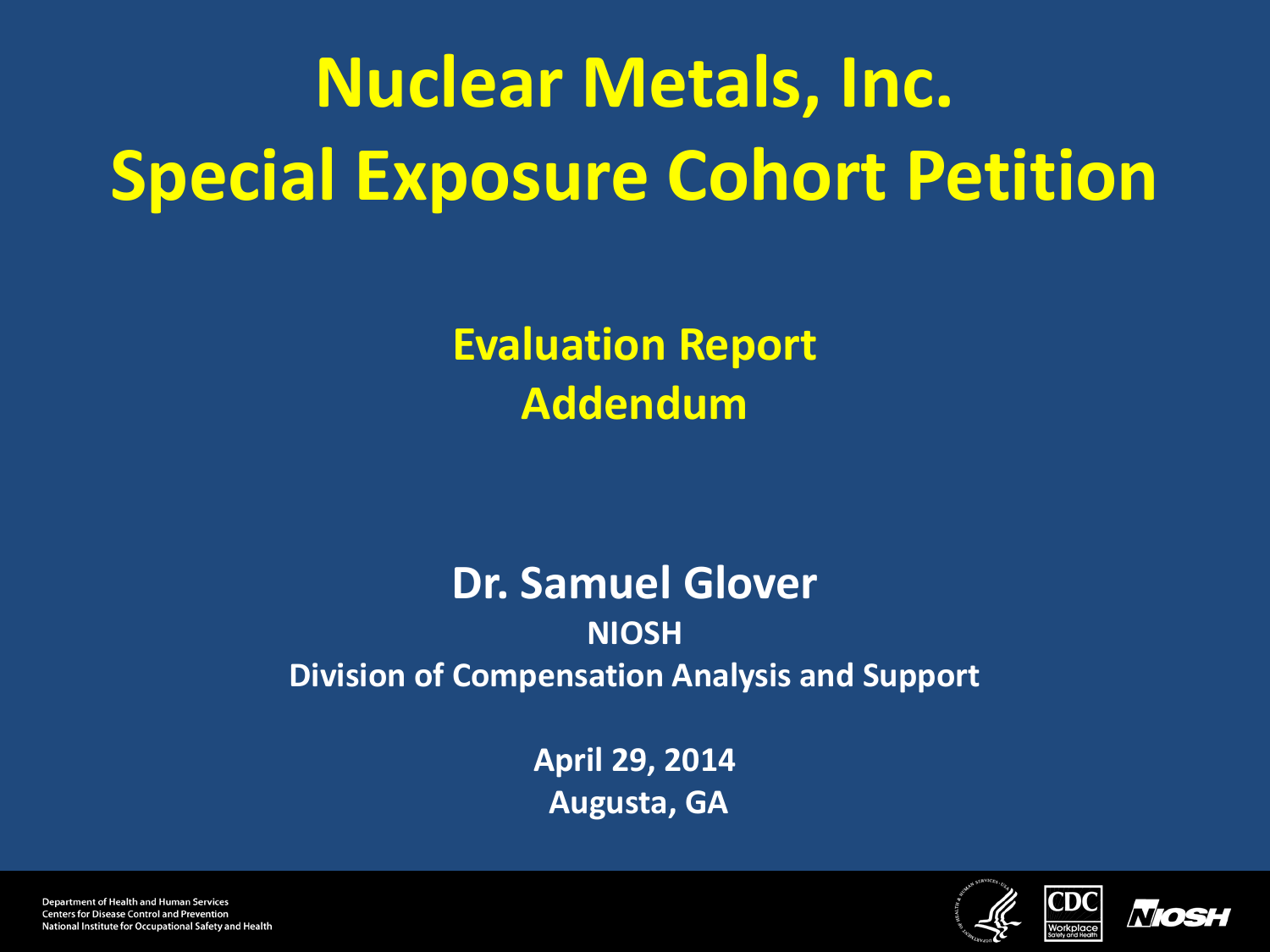## **Site Overview**

- **Emerged from Massachusetts Institute of Technology's (MIT) special metallurgical operations for the Manhattan Engineer District (later merged into Hood Building on MIT campus)**
- **Assumed operations control at Hood Building as private company (transferred operations in 1958 to Concord, MA)**
- **Provided Atomic Energy Commission fabrication capabilities and metallurgical consulting services (uranium, thorium, many alloys of these elements**
- **Started large-scale depleted uranium (DU) munitions for U.S. military**
- **Covered period AWE facility October 29, 1958-1990; Residual period from 1991-March 1, 2011**



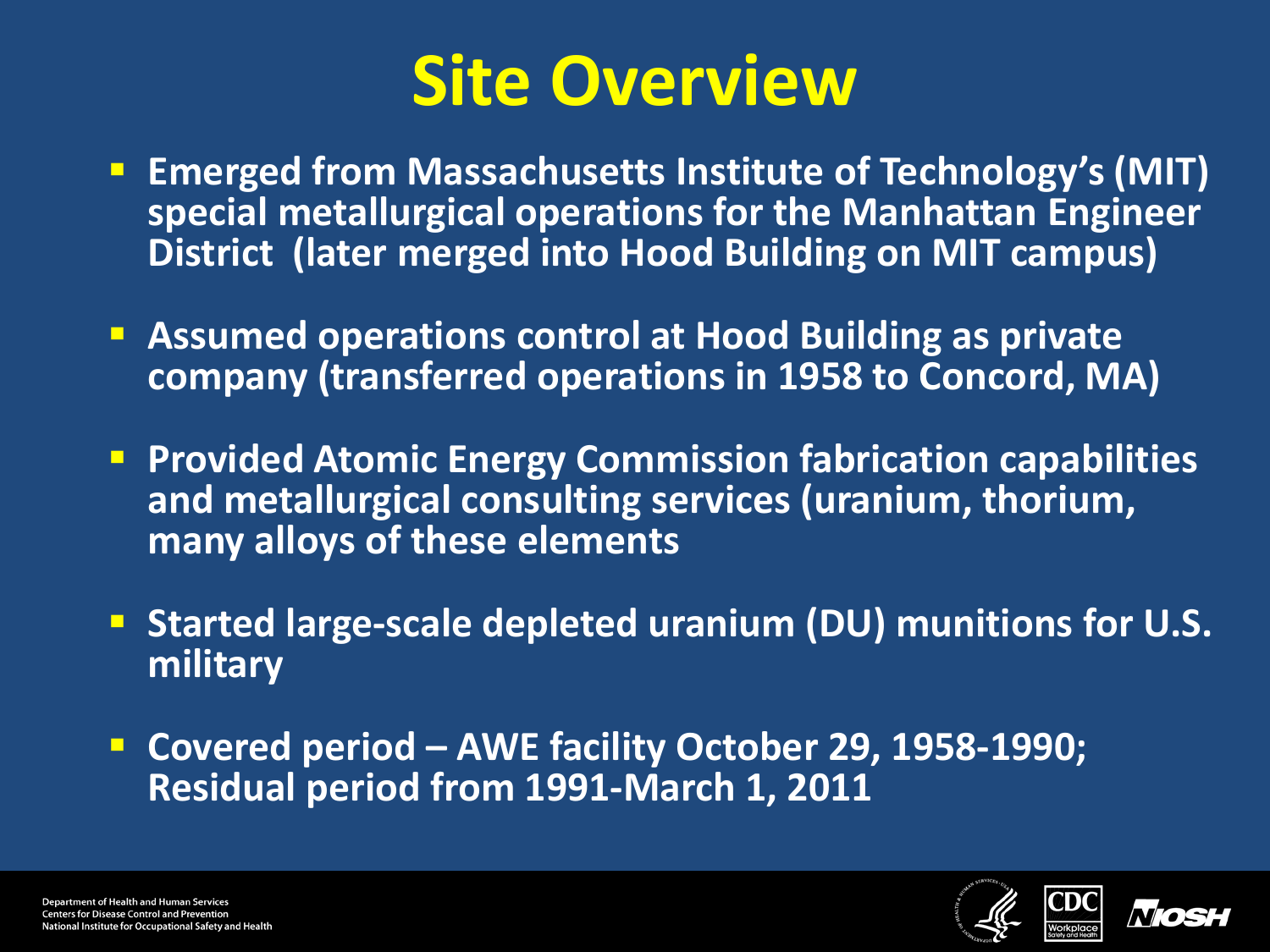## **Petition Overview**

**Petition received October 20, 2011 (83.13)**

**Petitioner-proposed class definition** 

**All employees who worked in Buildings A, B, C, D, E, the Butler Building, external storage containers, and outside areas immediate to plant grounds at the Nuclear Metals, Inc. facility in West Concord, Massachusetts, during the period from January 1, 1970 through December 31, 1983**





**Department of Health and Human Services Centers for Disease Control and Prevention** ational Institute for Occupational Safety and Health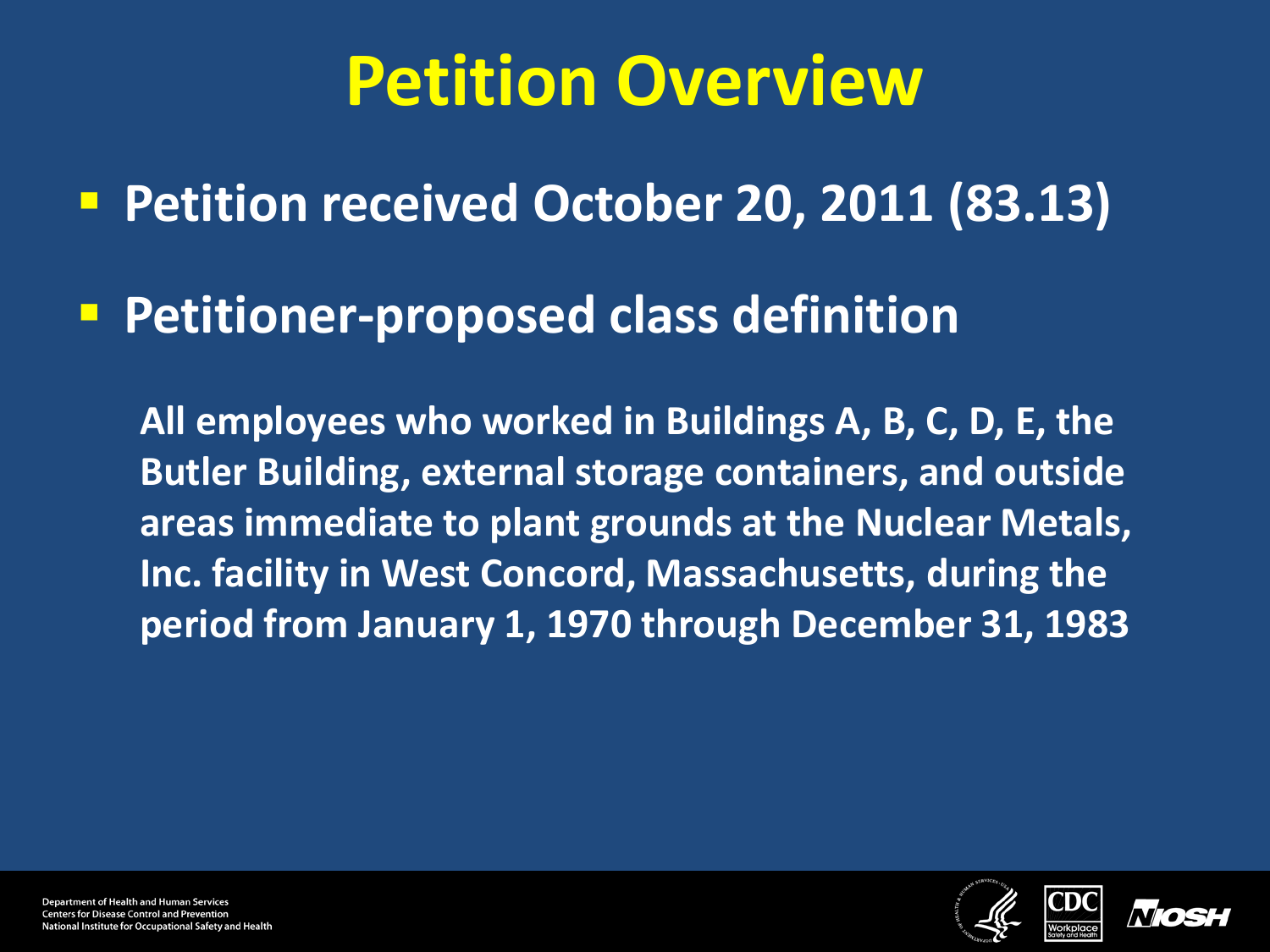### **Petition Overview - continued**

**NIOSH proposed class addition of all workers at covered facility Oct. 29, 1958 through Dec. 31, 1979**

**Based on inability to reconstruct internal dose for Thorium and enriched Uranium** 

 **Board agreed, recommended class addition.** 

**Class added on Jan. 6, 2013**

**NIOSH reserved 1980 - 1983 time period to review several thousand air monitoring and bioassay records from that time period** 

**NIOSH reviewed Jan. 1, 1980 through Dec. 31, 1990 time period**



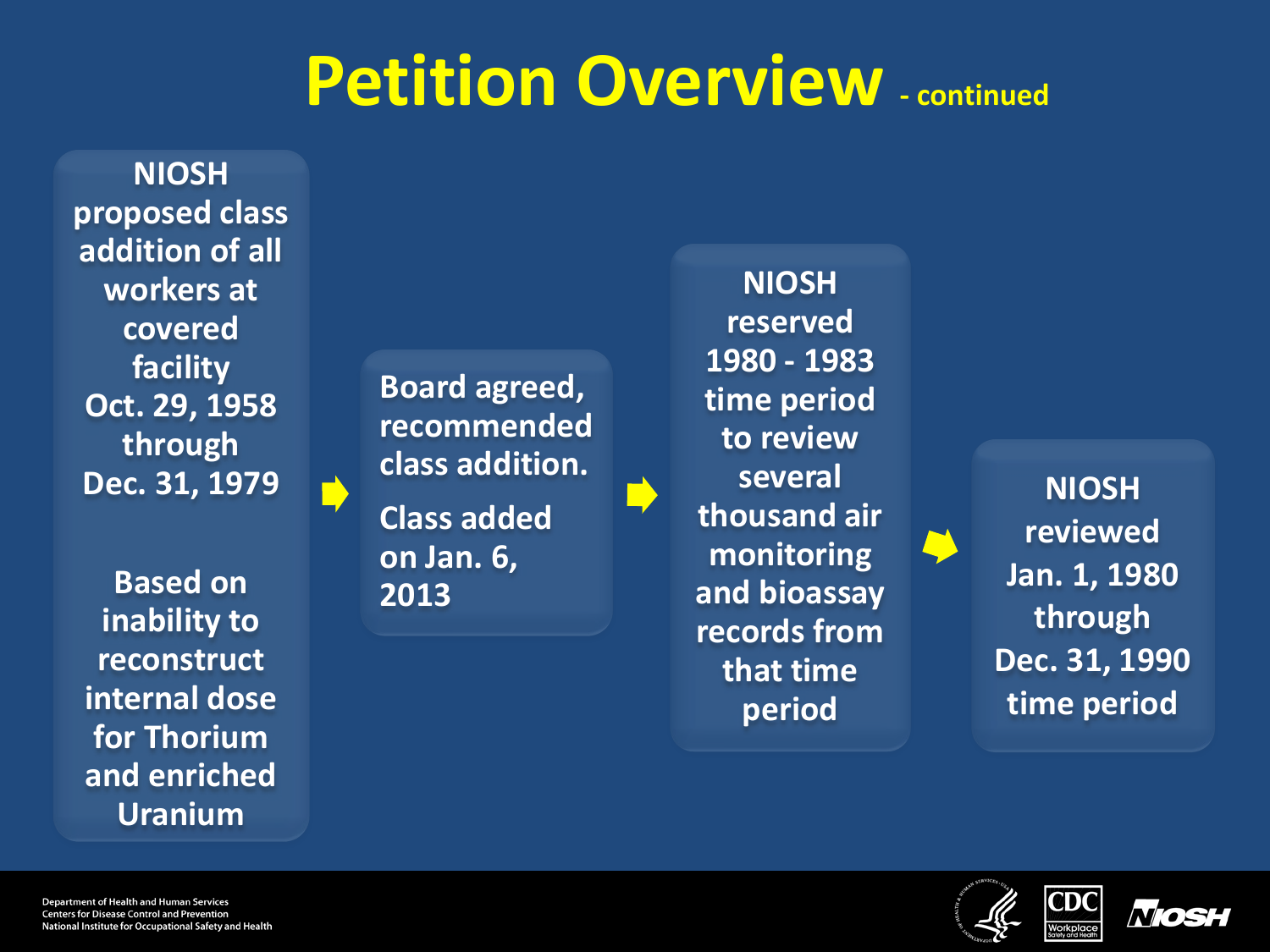## **Sources of Available Information**

- **DRAU Team Site Profiles and Technical Information Bulletins (TIBs) and Procedures**
- **NIOSH Site Research Database**
- **Existing claimant files**
- **Information from petitioner which included 9 affidavits with 23 supporting documents**
- **Worker interviews (21) as well as information from claimant telephone interview files (CATIs)**
- **ATL/ORAUT/NIOSH conducted three outreach meetings in Concord attended by approximately 50 former workers and company management (some of whom were present from the beginning (at MIT))**



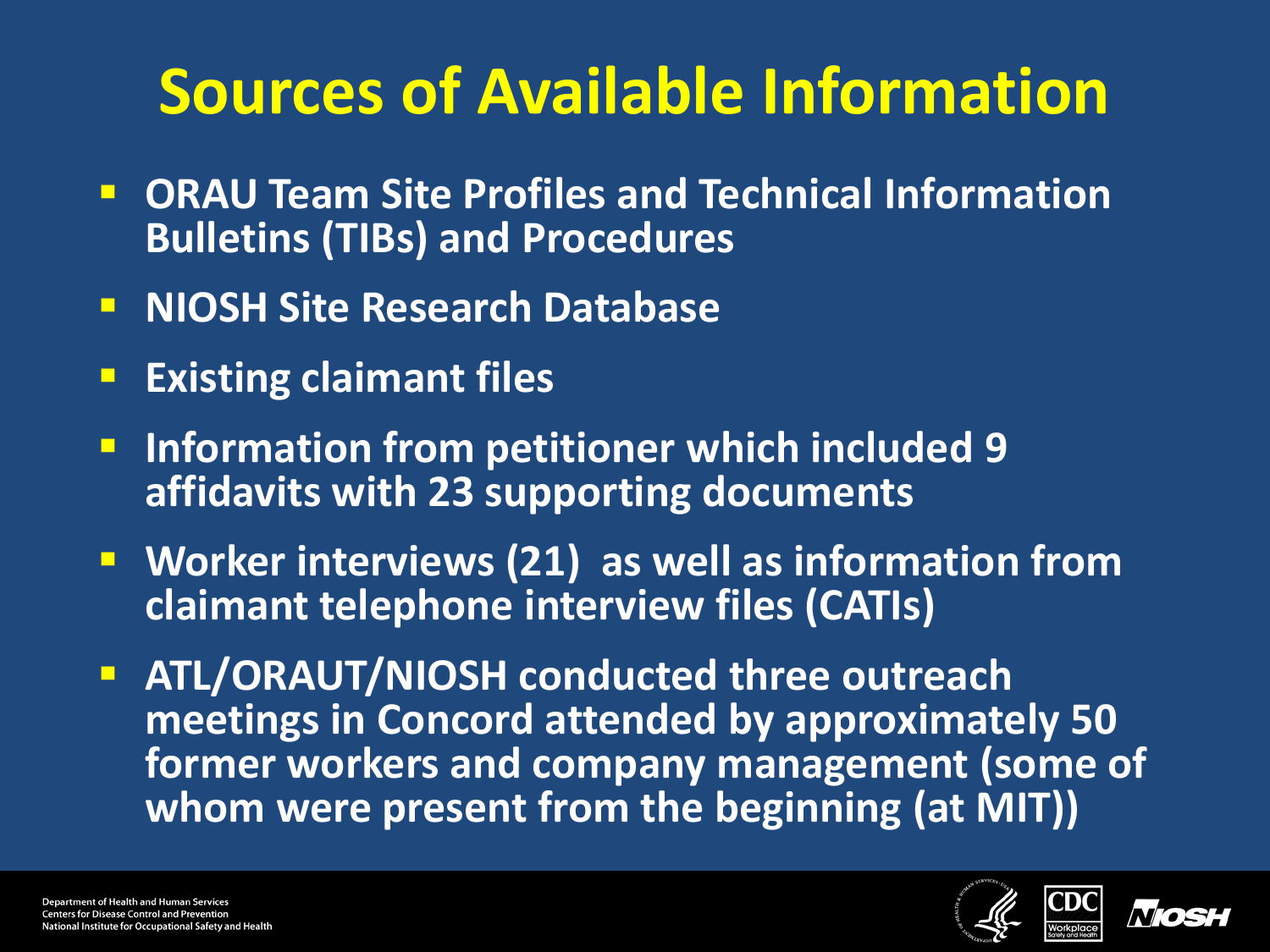# **Data Capture Efforts**

- **E** Standard database searches
- **Internet**
- **P Department of Energy (DOE) locations -**

**Office of Scientific and Technical Information, Hanford, DOE Germantown, Legacy Management, Grand Junction, Morgantown, Sandia, Savannah River, Health and Safety Laboratory-Environmental Measurements Laboratory (HASL-EML)**

- **Hagley Museum & Library**
- **Nuclear Regulatory Commission (NRC)**
- **P** Documents from U.S. Environmental Protection Agency, **Massachusetts Department of Environmental Protection**



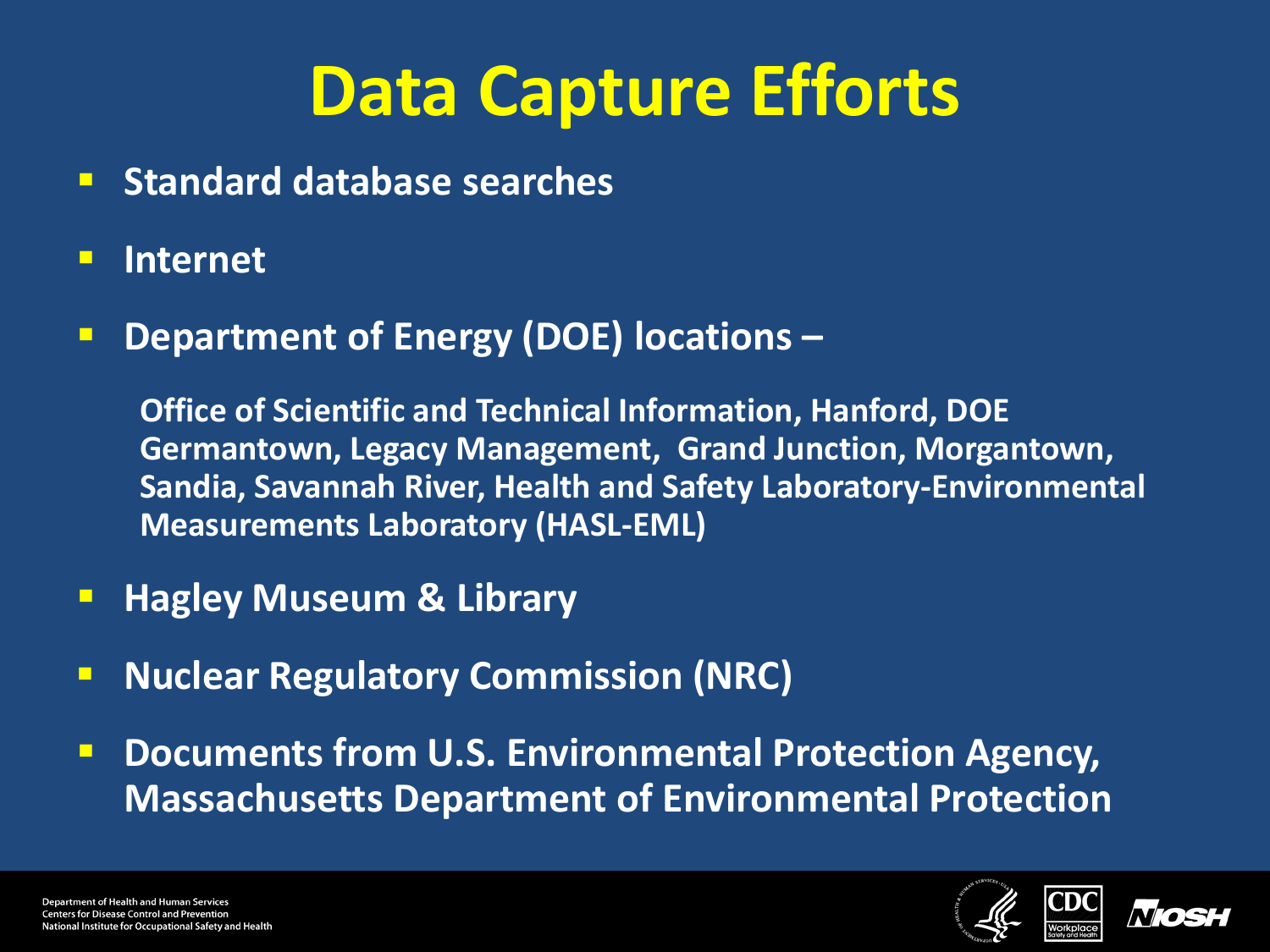## **Status of Claims**

**(as of March 27, 2014)** 

| Claims for those who worked during proposed |
|---------------------------------------------|
| at Department of Labor (DOL)                |
| External 19 / Internal 19                   |
|                                             |



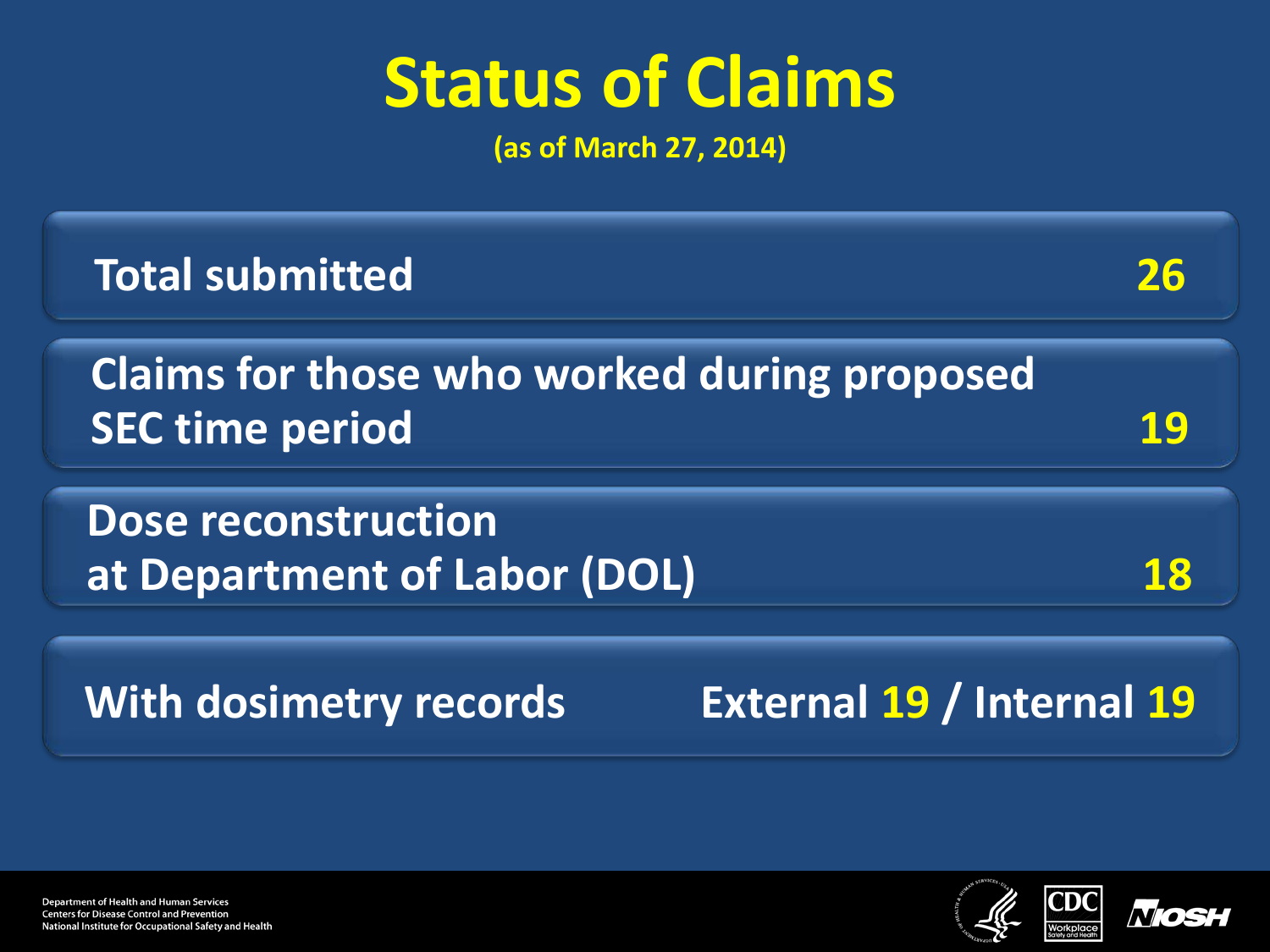# **Background**

**Operated at the Hood Building (DOE) near MIT until October 28, 1958**

**NMI at Concord, MA (evaluated site) was located at 2229 Main St. on 30 acres, 1990 it expanded to 46.4 acres**

**Began moving operations to Concord after March 1958 and fully transferred operations on October 29, 1958, DOL date for Atomic Weapons Employer (AWE) facility status**

**Employed 60 to more than 650 workers during the time period under review (peaked in early 1980s)**





**Department of Health and Human Services Centers for Disease Control and Prevention** National Institute for Occupational Safety and Health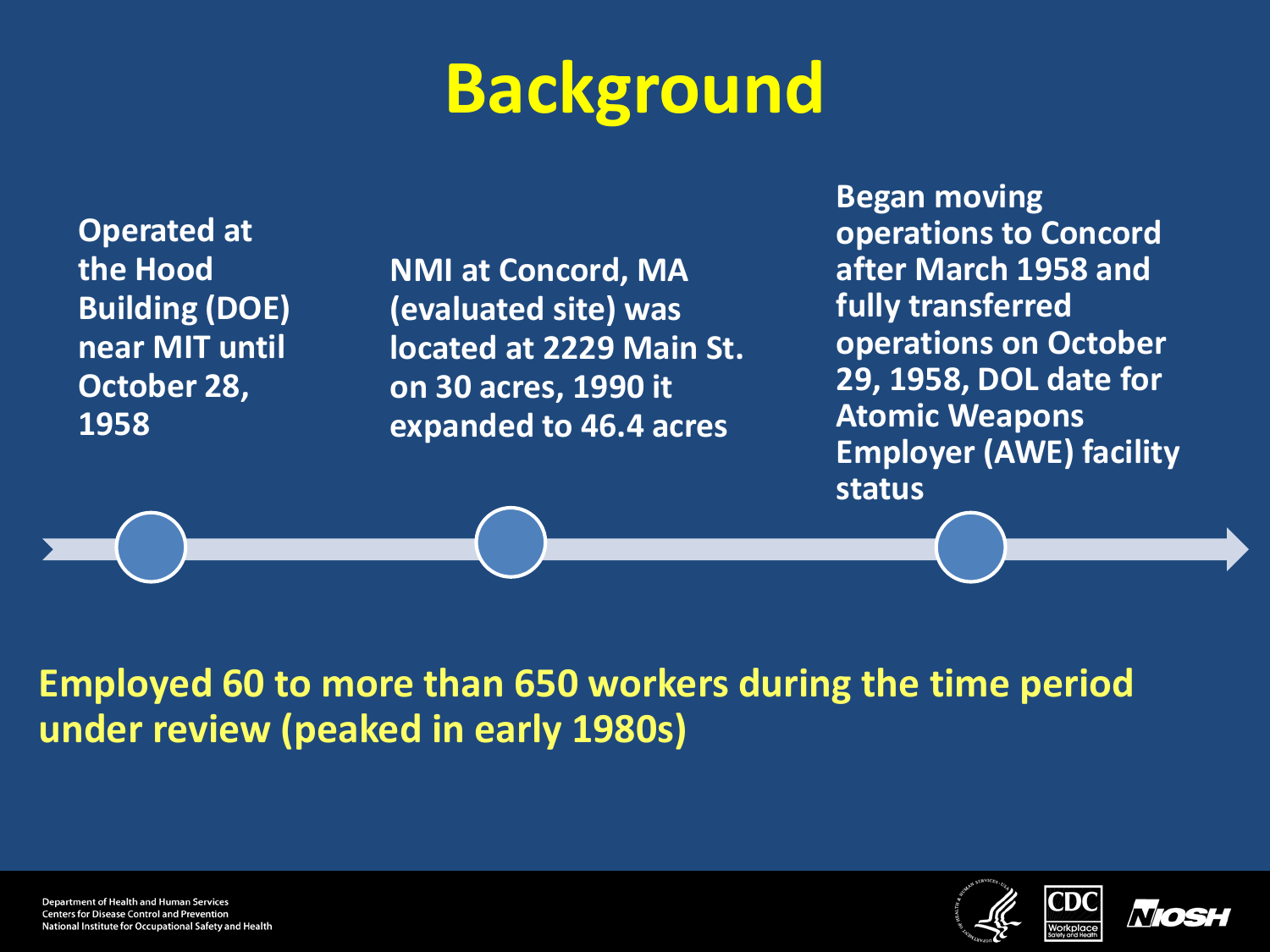## **Background – continued**

#### **Original facility consisted of three buildings**

- A Office space and research laboratories (analytical, x-ray equipment, vacuum furnaces)
- B Services (cafeteria, electrical switch room, lockers) and sometimes used as needed to hold radioactive materials
- Main production facility and included equipment for melting metals, extrusion, metal working, pickling and etching, and electroplating

#### **Additional building added over time**

- $\bigcap$  1978 to expand the production space
- $F = 1983$  production area for wet processes (pickling, coolant recovery, waste treatment)
- BB Butler Buildings (BB) added over time and used for storage and sometimes pressed into service as needed



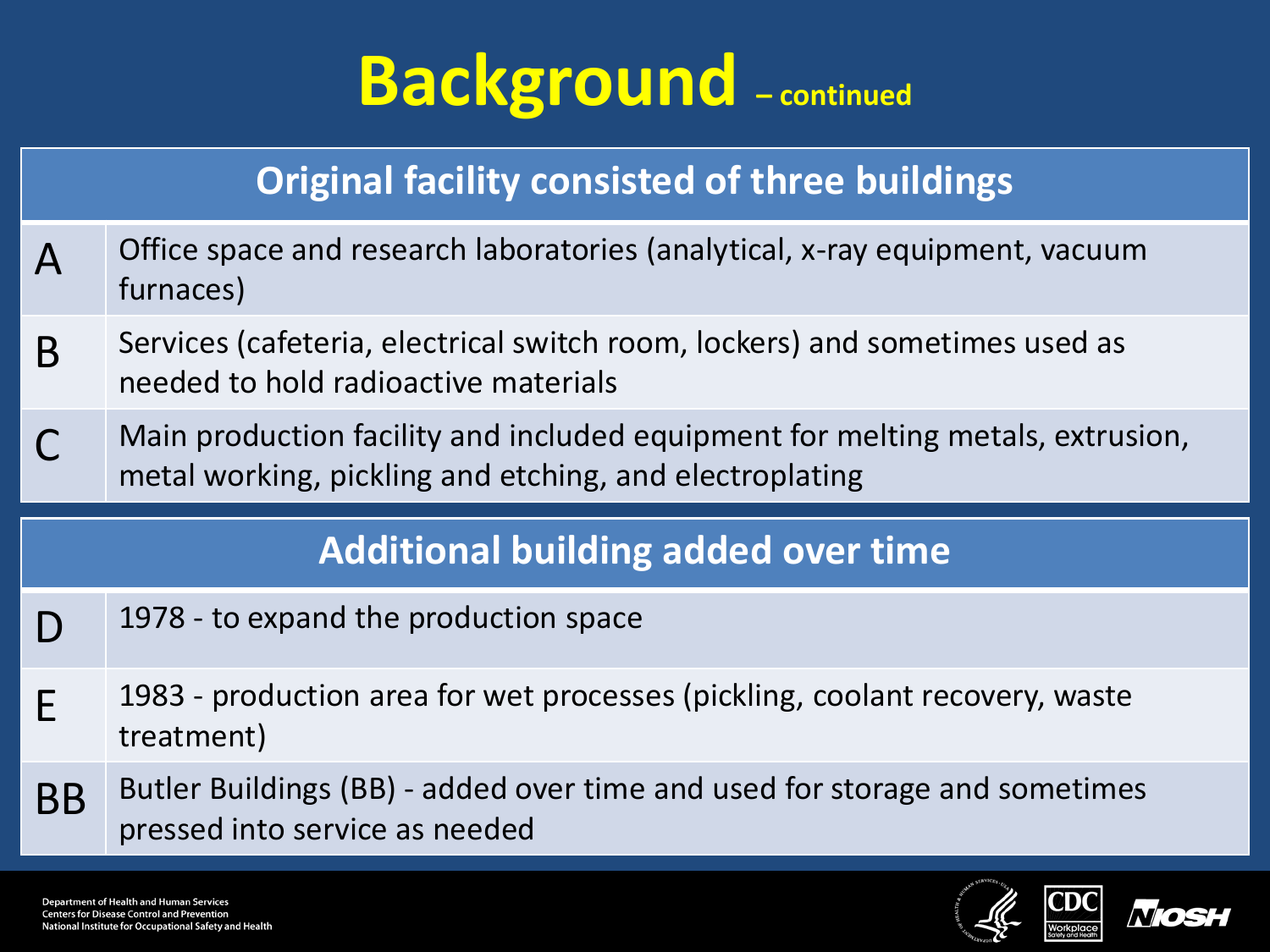## **Background – continued**



**Department of Health and Human Services Centers for Disease Control and Prevention** National Institute for Occupational Safety and Health

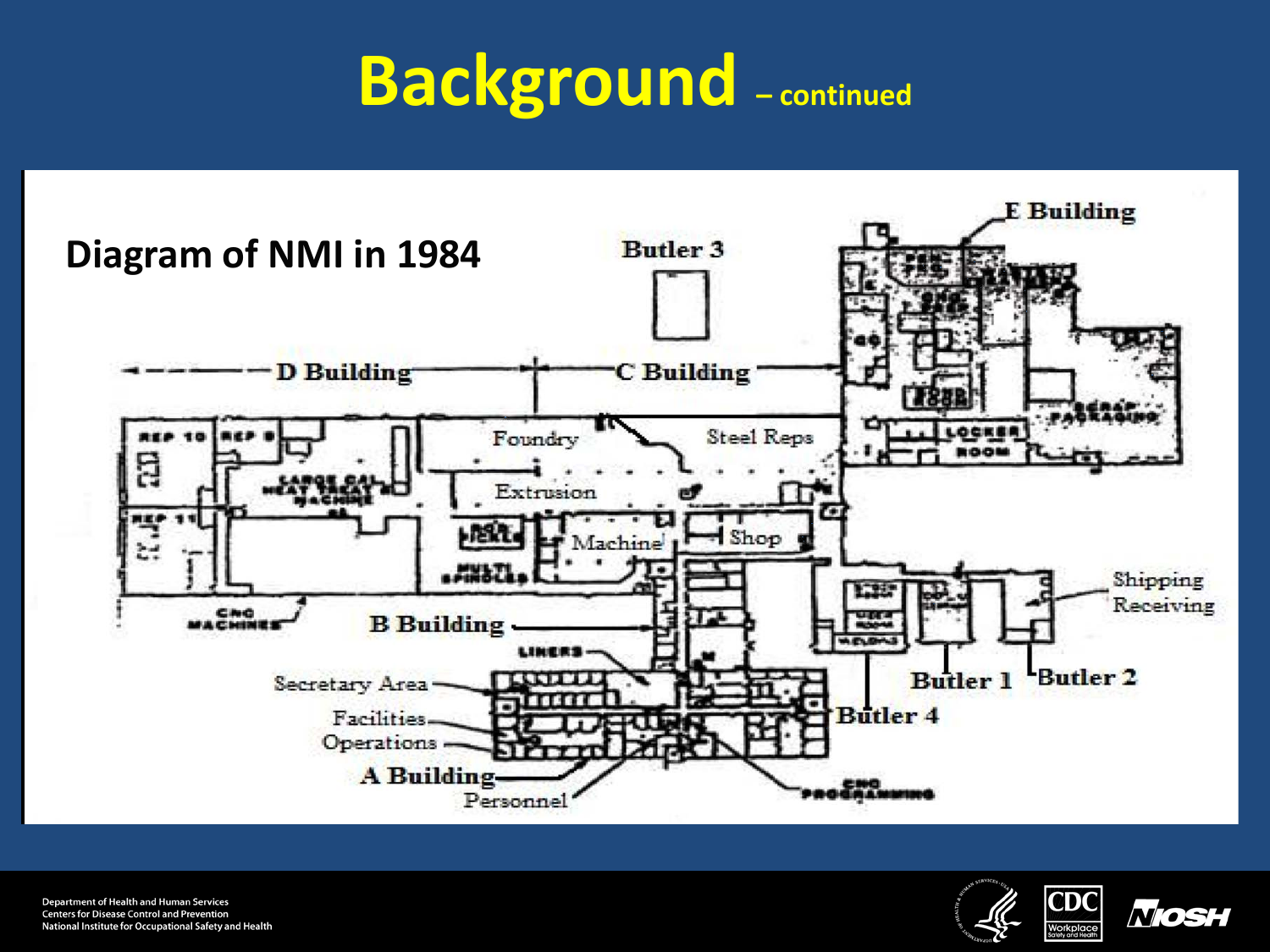# **Background – continued**

### **Partial listing of operations conducted pre-1972**

- **Fundamental, physical, and chemical metallurgy**
- **Production element and fuel element development and manufacture**
- **Manufacture of high-temperature materials**

### **Operations 1972 - 1979**

- **Shifted to large-scale production (manufacture of depleted uranium shields, counter weights, armor penetrators, metal powders, beryllium and beryllium alloys, and specialty titanium parts**
- **Enriched uranium operations discontinued in 1974**



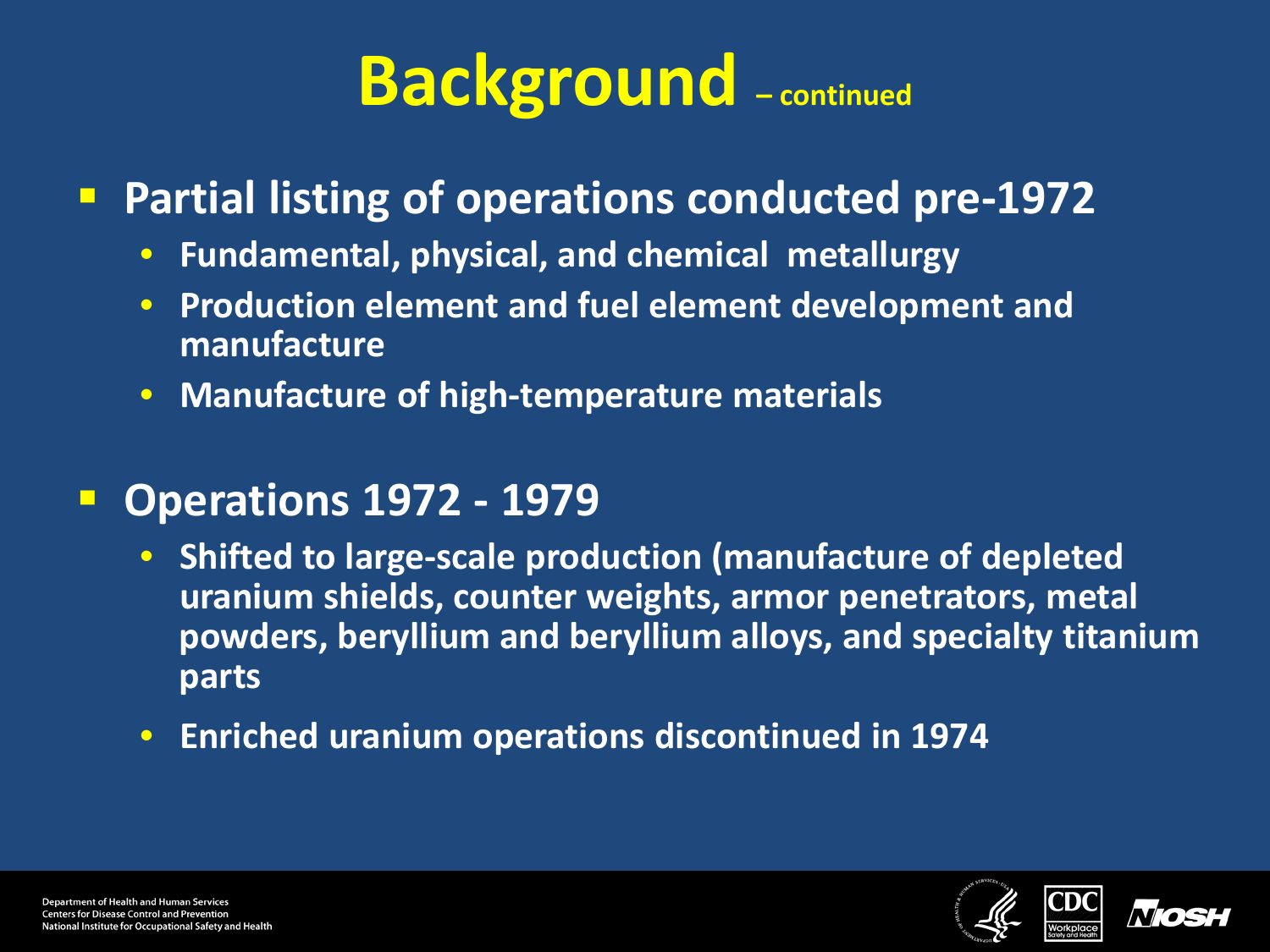## **Post 1979 operations**

### **F** Similar as described for 1972-1979

• **Shifted to large-scale production including the manufacture of DU shields, counter weights, armor penetrators, metal powders, beryllium and beryllium alloys, and specialty titanium parts**

### **E** Melting and casting of DU and UF<sub>4</sub>

• In 1983 UF<sub>4</sub> processing ceased and was transferred to **Carolina Metals, SC**

### **Billet operations**

• **Assembly, extrusion, copper, removal/pickling/straightening**



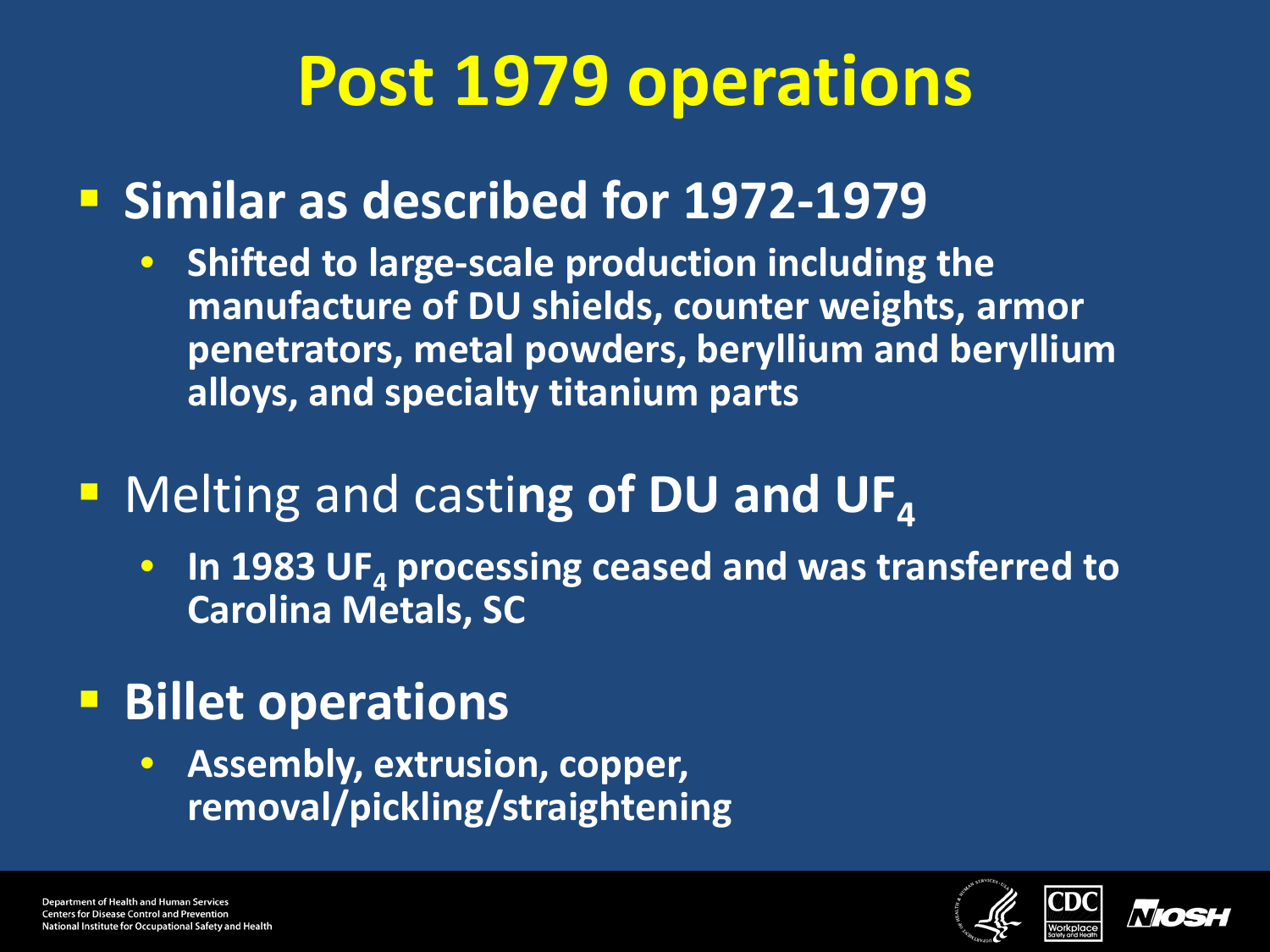### Post 1979 operations - continued

- **Provided depleted uranium and natural uranium for AVLIS project at Lawrence Livermore National Laboratory**
- **Metal powders and materials programs included thorium**
- **E** Maintained license for millions of pounds of **DU and up to 25,000 kg of thorium into the 1990s**



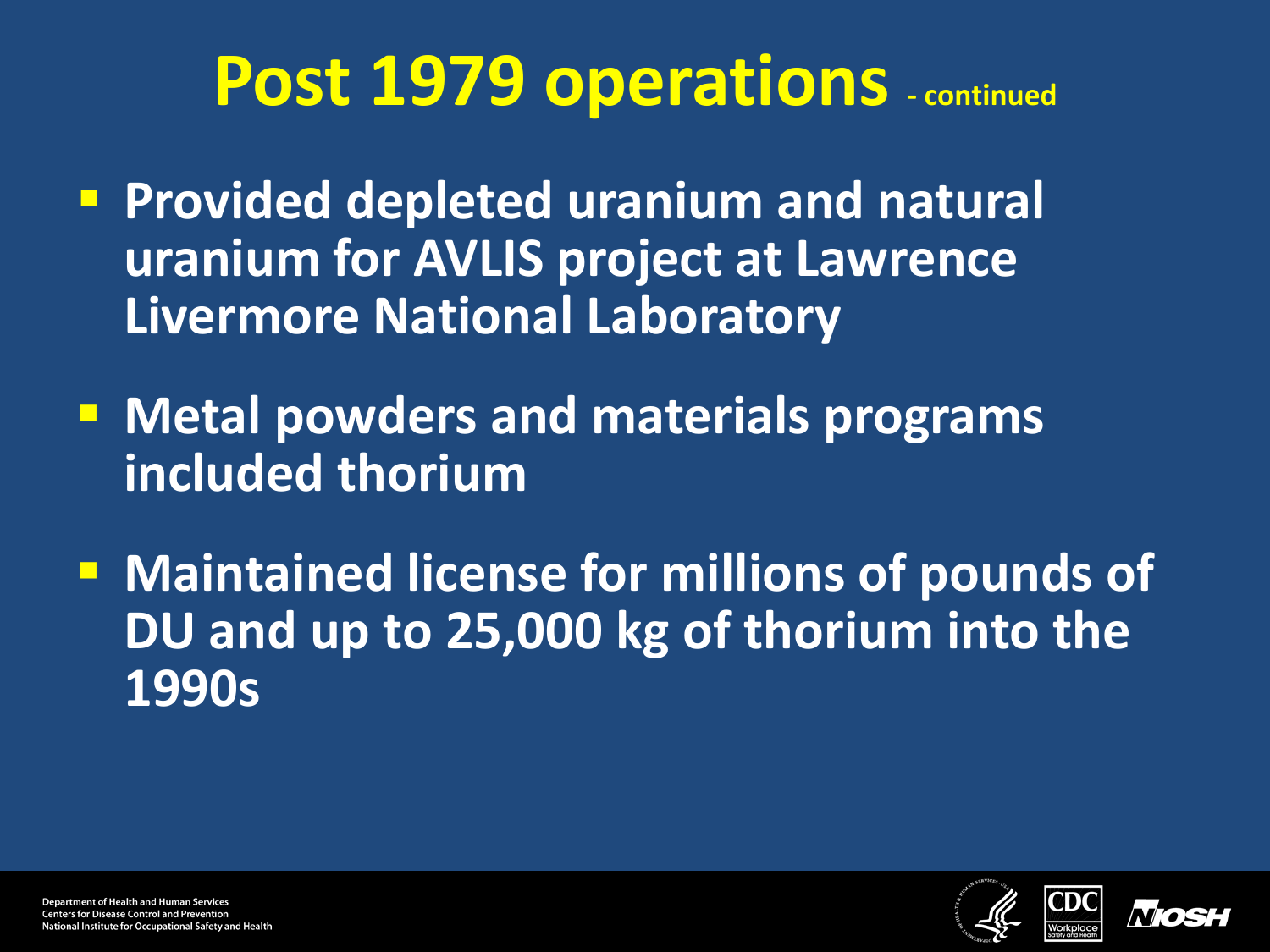# **Health Physics Program**

- **No trained health physics staff until 1981**
- **Program transferred from Hood Building in 1958**
- **The programs were research in nature and thus the staff often unaware of new hazards which may be encountered**
- **Program evolved over many years, may have periods of lapses into poor practices**
	- **Mid-1960s reports describe significant U spills and contamination which were left unreported**
	- **Inspection reports from the mid-1970s emphasize lack of contamination controls and monitoring**



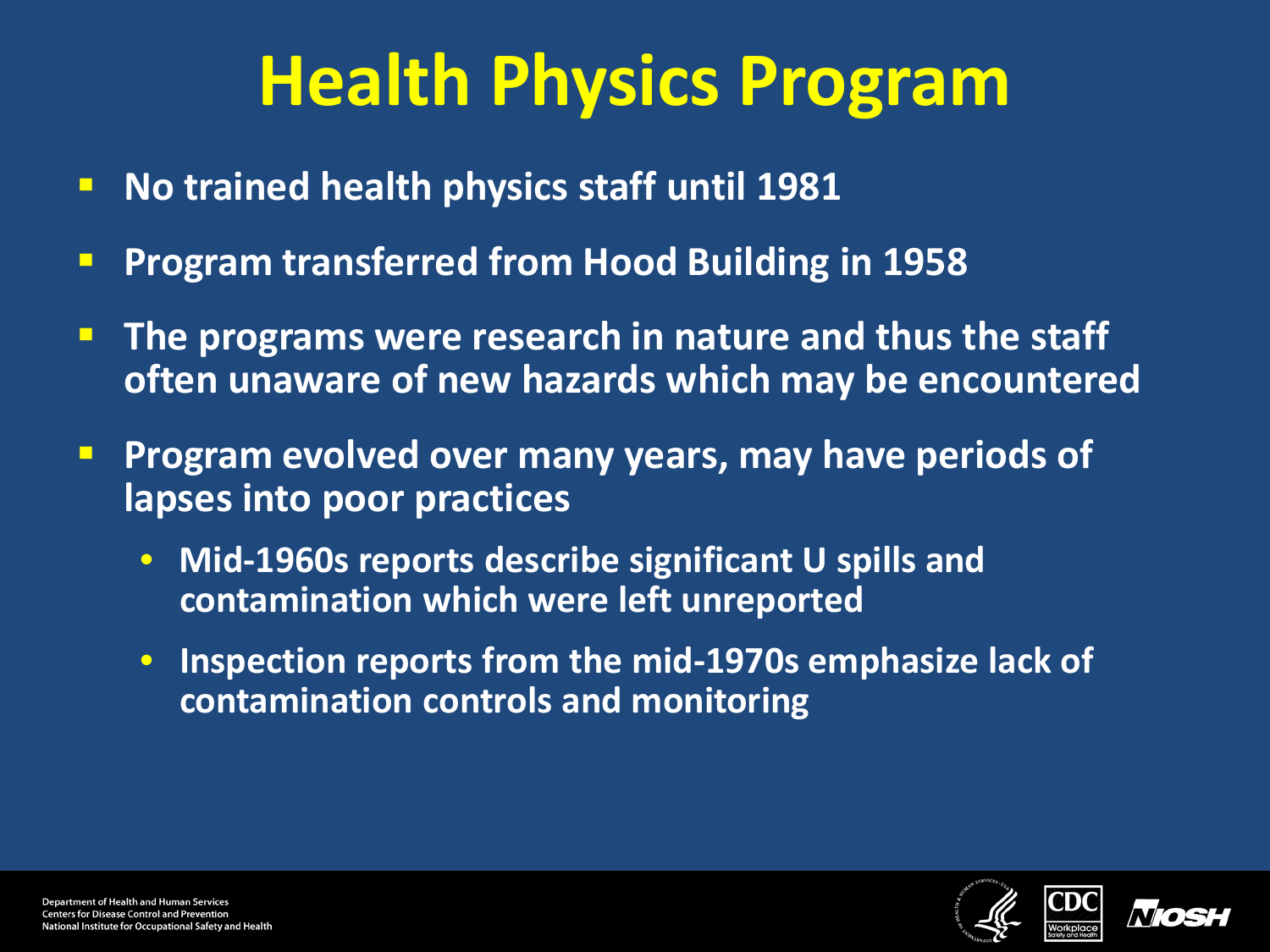# **Health Physics Program**

**IMPROVEMENTS in the radiation protection program coincided with the growth of the company in the late 1970s and 1980s and emphasis to becoming a production program**

#### **Reported improvements were described as**

- **Access controls enforced**
- **Increased air monitoring program**
- **Air and swipe sample analysis brought in-house to reduce delays**
- **Employee radiation safety training provided by full time training specialists as part of orientation**
- **Increased health physics coverage for all three work shifts**
- **Large increase in the amount of uranium bioassay samples collected**
- **Still in 1980-84, there were 70 documented fires, smoke and spill incidents.**
- **NIOSH has not located any incident document after 1984**



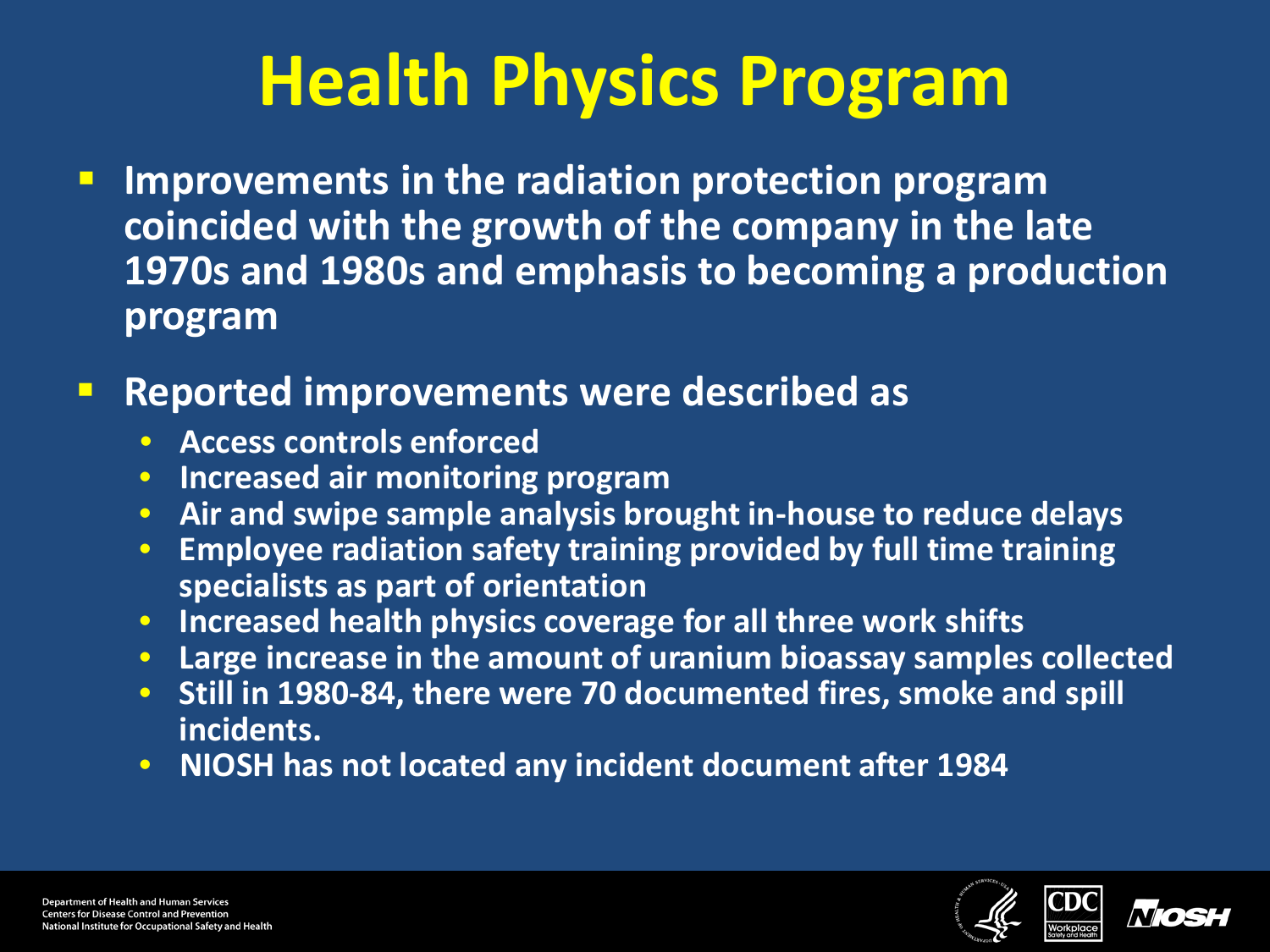# **Source of Internal Exposure**

- **Research and production activities involved numerous radioactive materials**
- **Amounts changed over time (up and down)**
- **E** Some activities and materials still classified
- **Internal dose sources included** 
	- **Uranium (depleted, natural) in many physical forms and as the result of fires and explosions**
	- **Recycled uranium components**
	- **Enriched uranium was removed in 1974 as source term**
	- **Uranium and thorium progeny**
	- **Thorium (oxides, powders, and metal)**



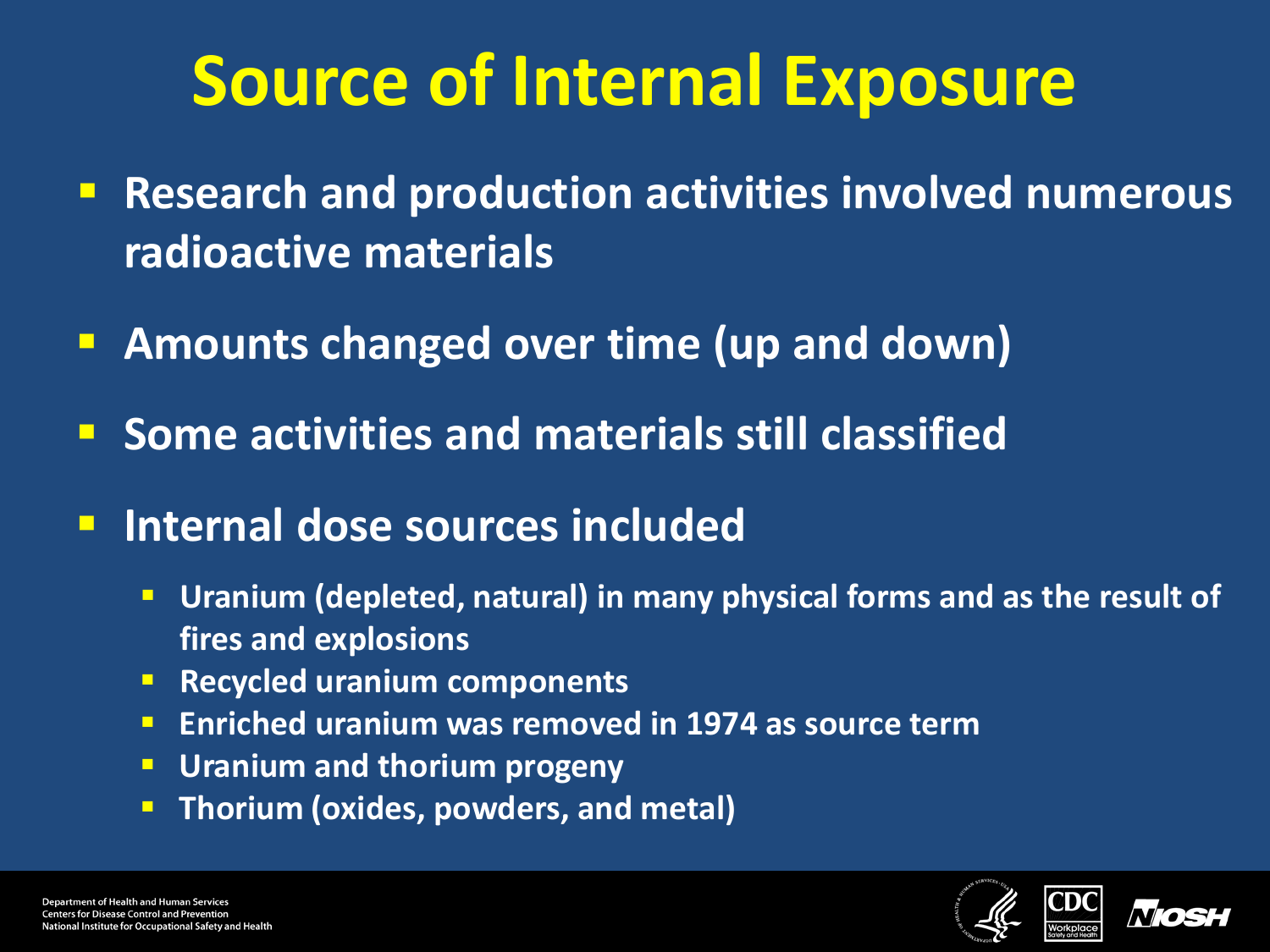# **Thorium before 1980**

- **About 1 ton of thorium transferred from Hood building at the start of operations**
- **Extruded thorium rods for British and French companies in the 1960s**
- **Converted thorium rods to powder and also extruded thorium powder to shapes**
- **E** Cast thorium to billet size followed by machining, **jacketing, extrusion, pickling and machining**
- **Work with thorium further supported by worker outreach meetings**



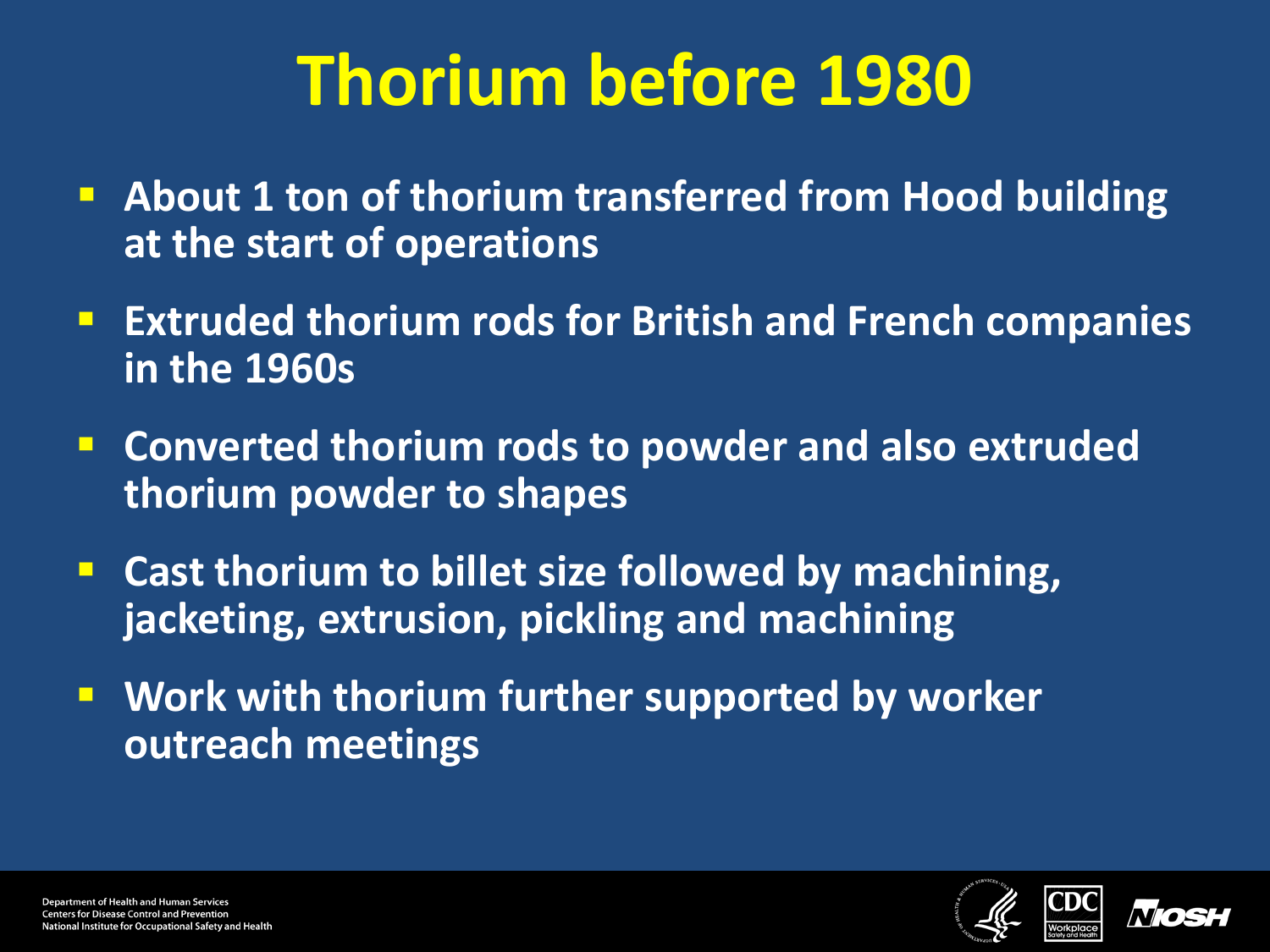## **Thorium before 1980 - continued**

### **Given the limitations on records NIOSH identified -**

- **A persistent and radiologically significant thorium source term over the operating history of NMI**
- **For which no monitoring existed for the period 1958 through 1979**
- **Formed part of the basis for the infeasibility to reconstruct internal dose up through 1979**



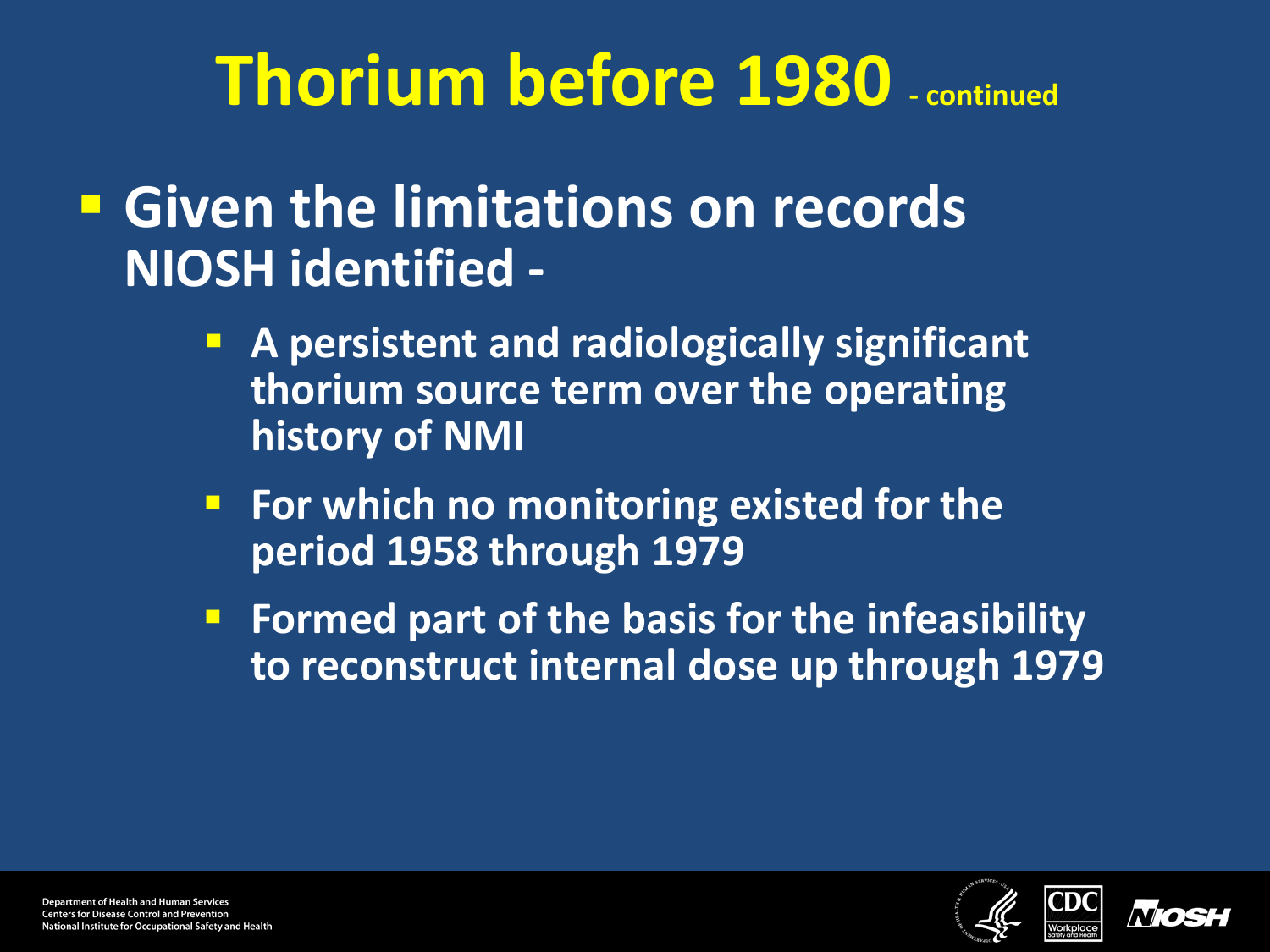# **Thorium**

- **Available records at NMI are limited and NIOSH is not able to confirm complete access to relevant records**
- **Others may be lost and are known to have been destroyed because it is a closed facility amidst a radiological cleanup activity**

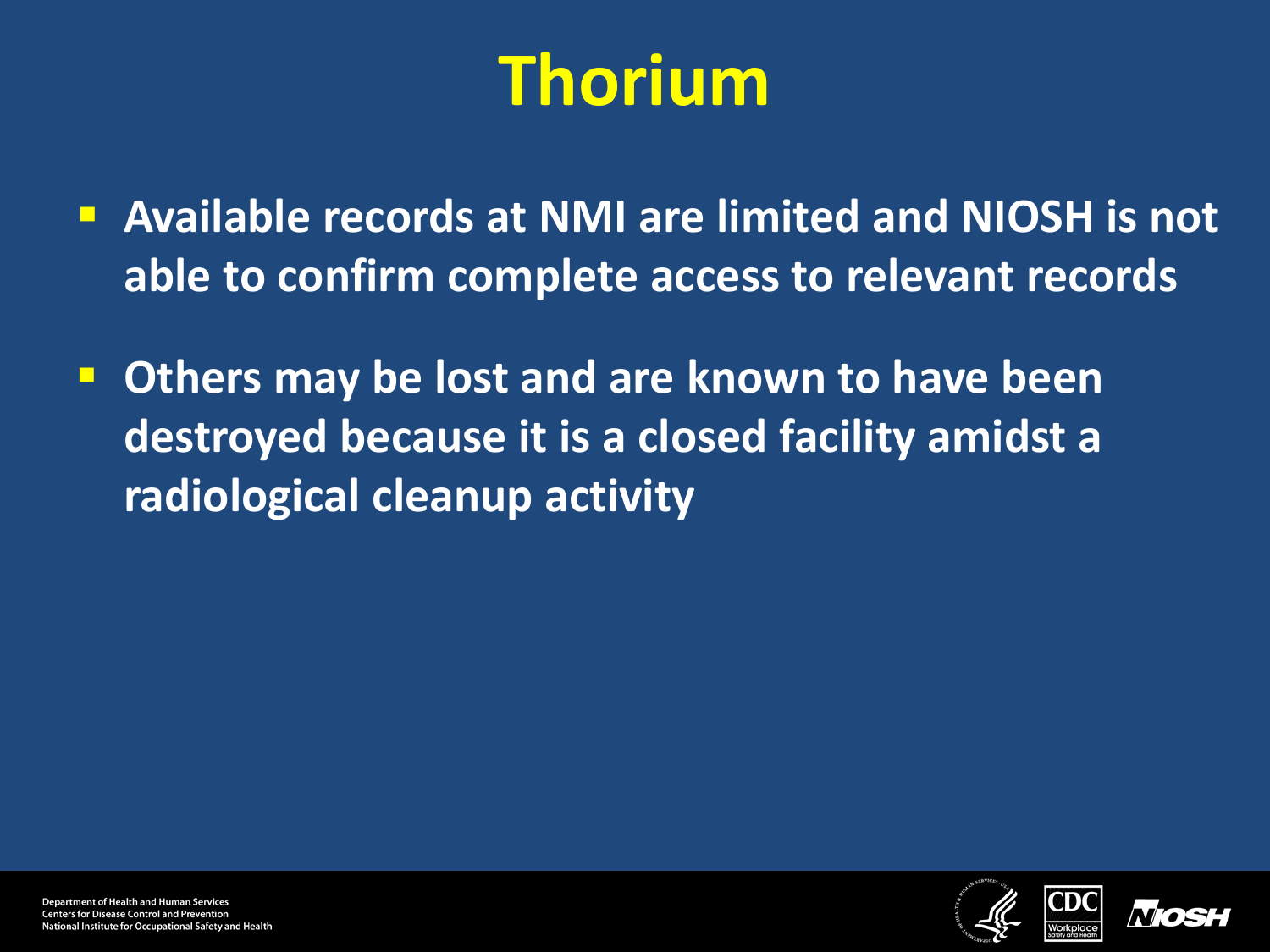- **NMI maintained several NRC licenses that provide insight**
	- **Requested a thorium limit of 20,000 lbs in 1974**
	- **Requested an increase to 25,000 kg of thorium metal and oxide in 1981**
	- **Regarding NRC questions about a 1975 license request, NMI responded the material would be 90% thorium minimum and they would operate under the same manner for thorium as depleted uranium**
	- **NRC stated that NMI/Starmet (subsequent owner of NMI) ceased DU munitions work in 1999, that thorium and thorium oxide as well as some other materials would continue onsite**

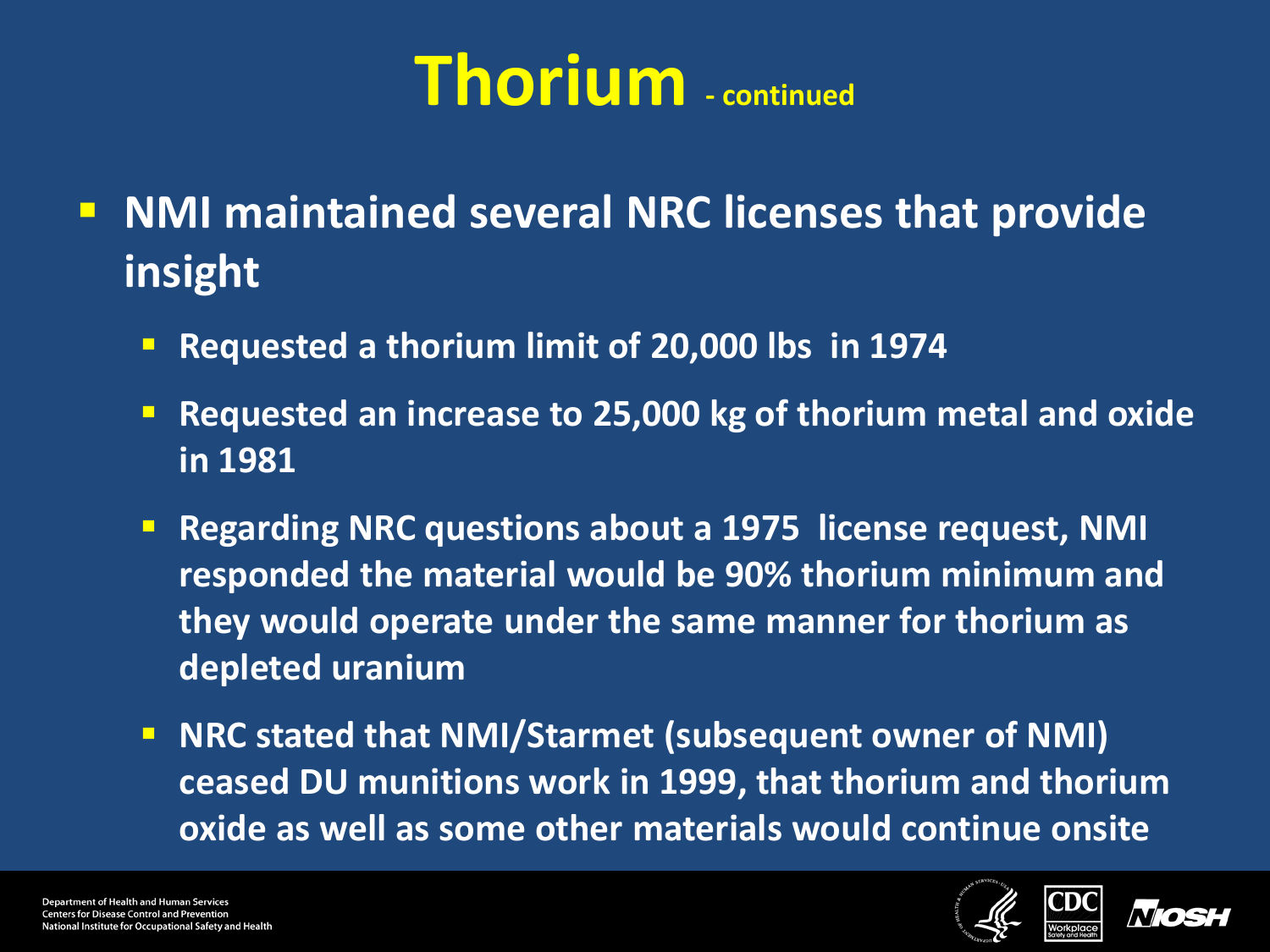**NMI did have two thorium-specific bioassay measurements performed in the 1980s**

- **A single thorium bioassay in 1983**
- **A single thorium specific in vivo lung count in 1982**
- **NIOSH found no indications of any routine monitoring program involving air monitoring or any other bioassay program to support thorium operations**

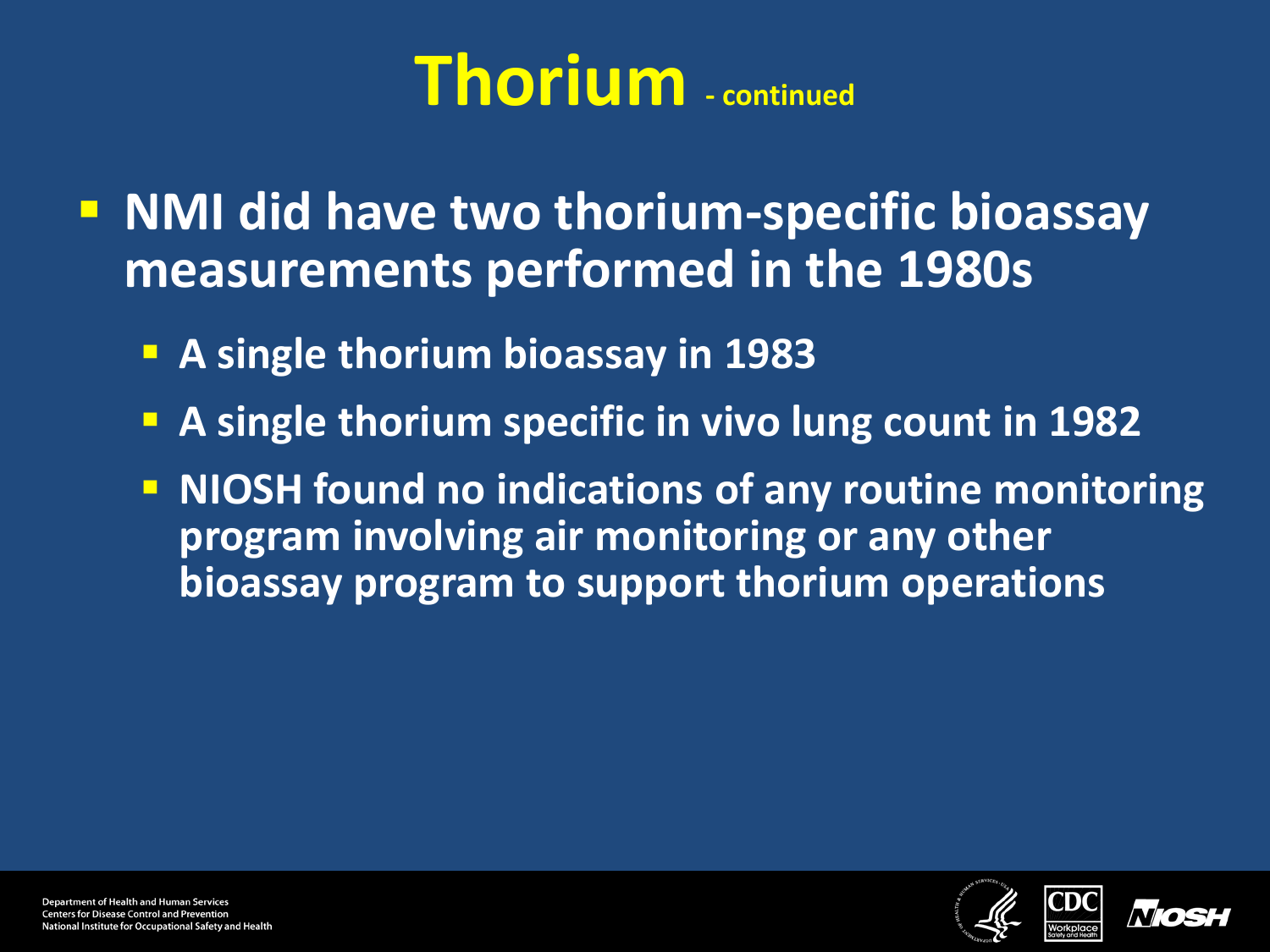- **Thorium operations and quantities were never detailed during known operation periods for programs NIOSH knows used thorium**
- **Perhaps based on compartmentalization of programs from classified operations**



**Department of Health and Human Services Centers for Disease Control and Prevention** National Institute for Occupational Safety and Health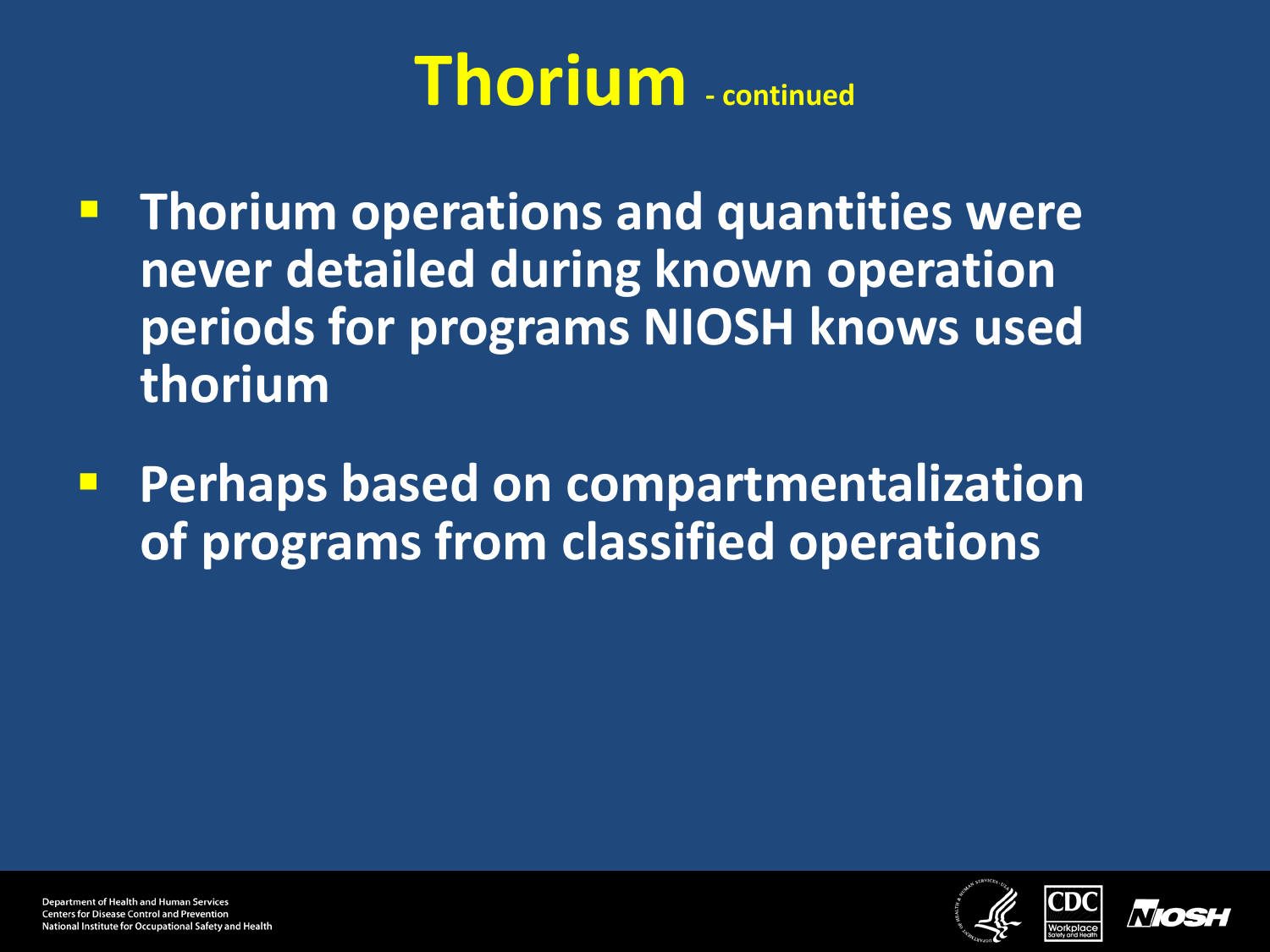- **This practice continued through the entire history of NMI**
- **NIOSH concluded these programs were ongoing and significant** 
	- **Interviews with employees, senior NMI management, and maintenance and**
	- **Actual increases to the thorium license limits (to 25,000 kg) coupled with the silence in the past on thorium programs**

### **Given the limitations on records**

• **NIOSH identified that a persistent and radiologically significant thorium source term continued during the January 1, 1980 through December 31, 1990 covered period**



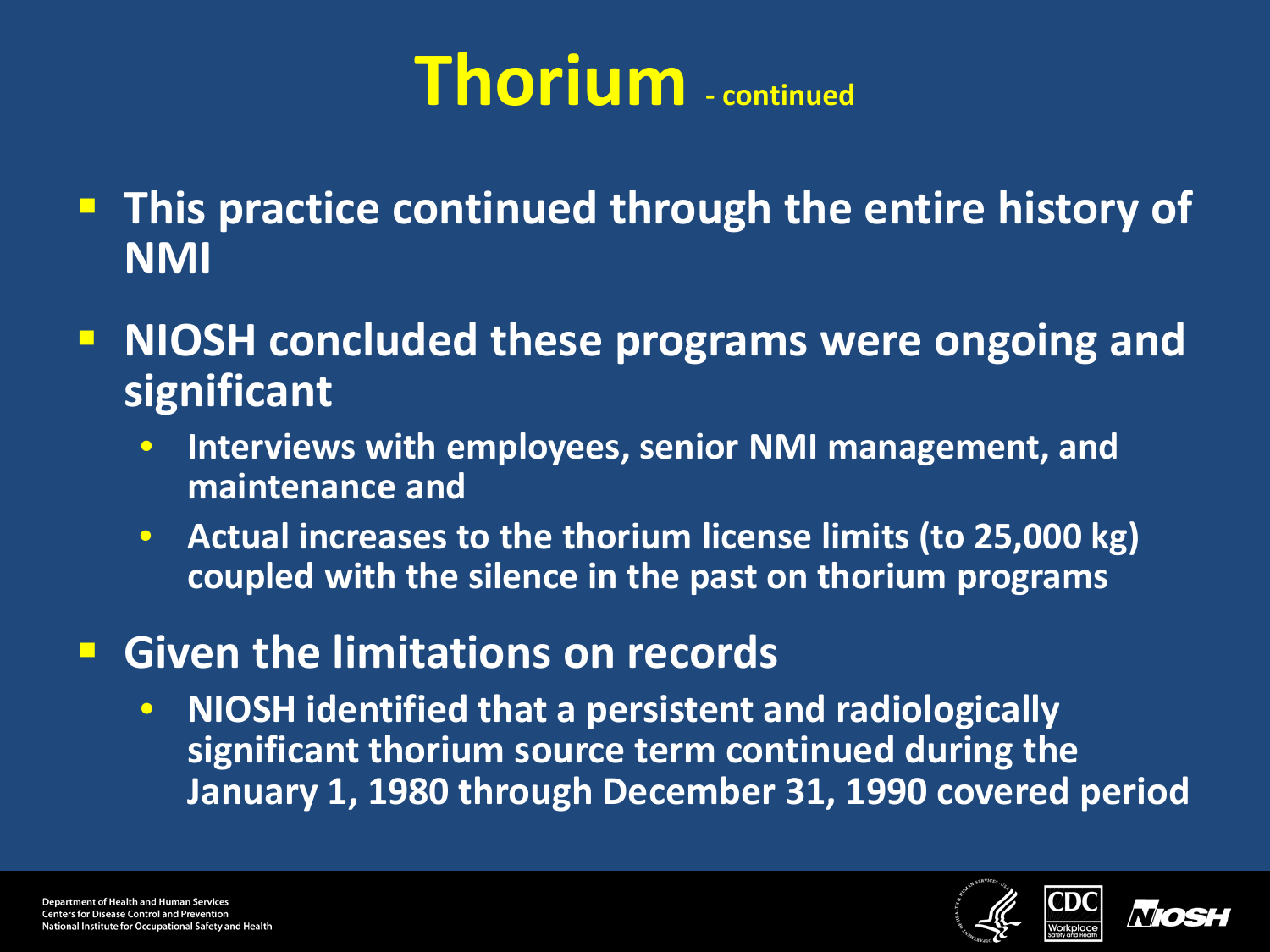# **External Exposure Sources after 1979**

- **Primarily processing of depleted/natural uranium and thorium metal**
- **Submersion in contaminated air and exposure to contaminated surfaces**
- **E** Concentration of progeny during metal working and **separation processes enhanced radiation**

### **X-ray sources**

- **Two industrial X-ray units (by the mid 1960's there were five units)**
- **40 mCi unencapsulated Ir-192 source and 45 Ci of Ir-192**
- **100 kV medical X-ray machine**



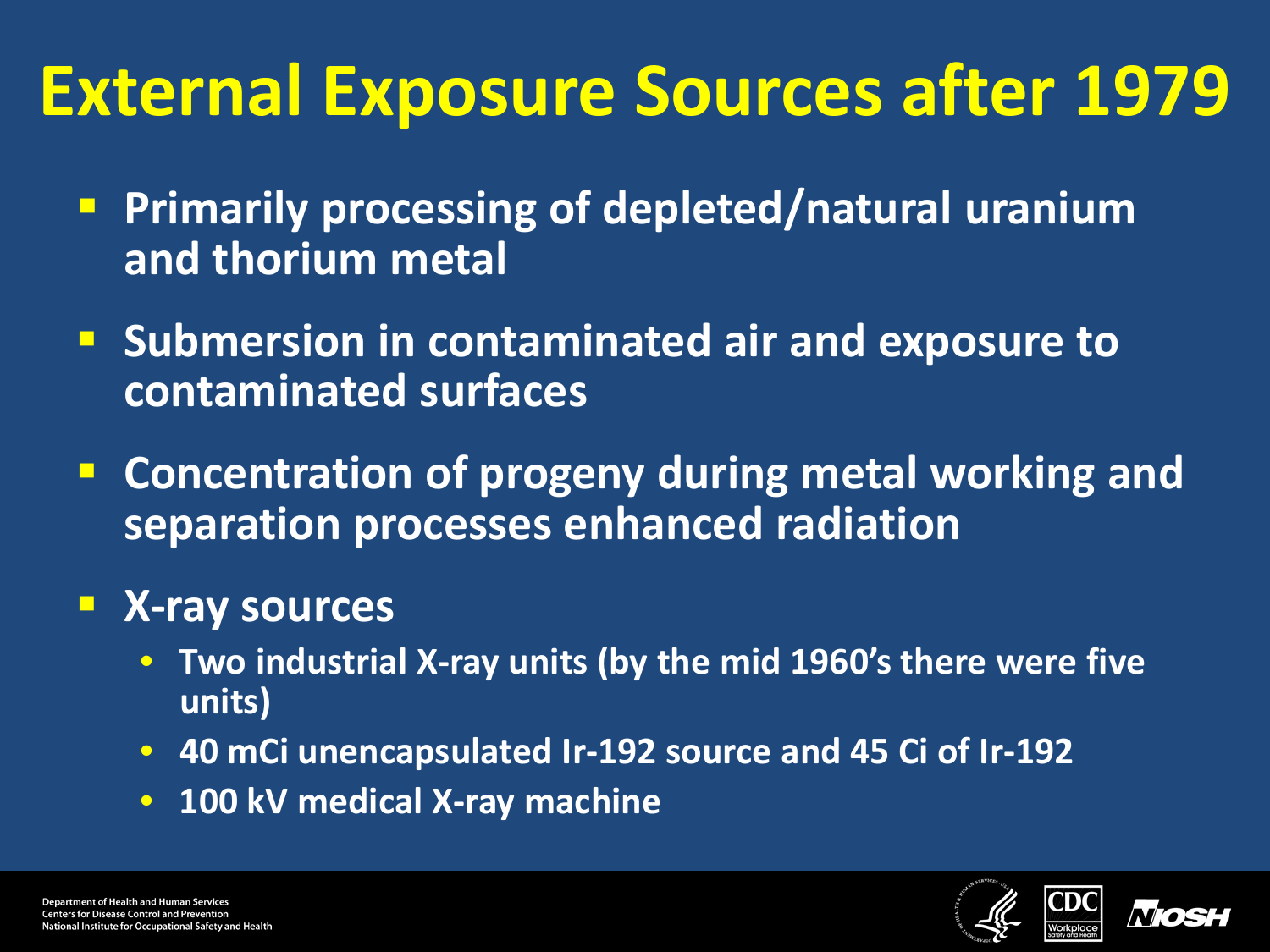# **External Exposure Sources after 1979**

- **Personnel monitoring program in place prior to relocation of operations to Concord**
- **Iomark 1950s, film badges were issued to all uranium processing employees**

 **In the 1960s, all personnel wore film badges (according to documents)**

- **Processed every 6.5 weeks**
- **Clerical personnel badges processed annually**
- **These programs were maintained and improved through the end of the covered period**



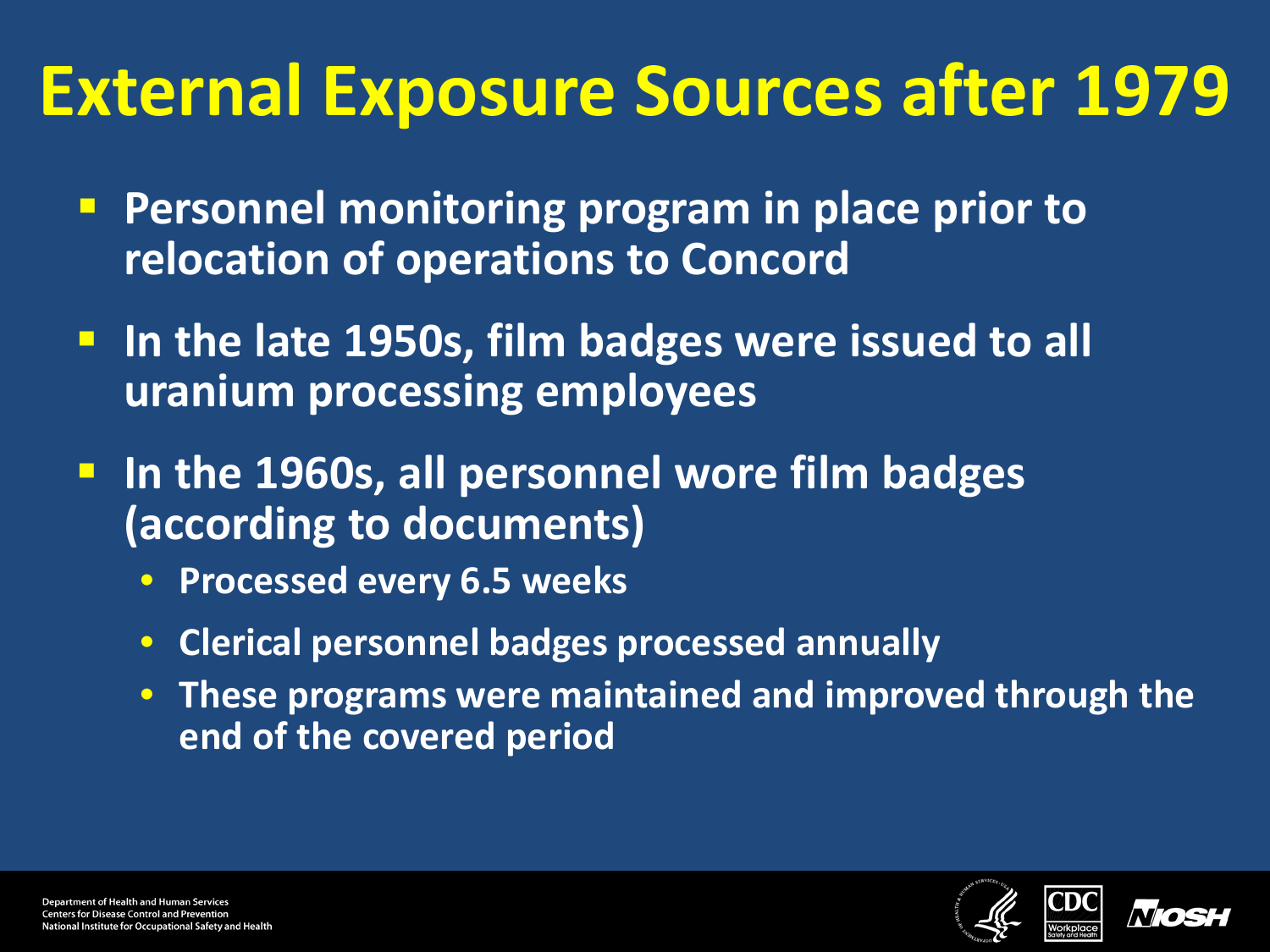# **Internal Dose Monitoring Programs and Data Availability**

- **The bioassay program consisted of urinalysis samples and lung counts**
- **Air monitoring program for uranium consists of 34,400 results available to NIOSH** 
	- **Included breathing zone samples for 1980-90**
	- **Not a single sample attributable to thorium operations**



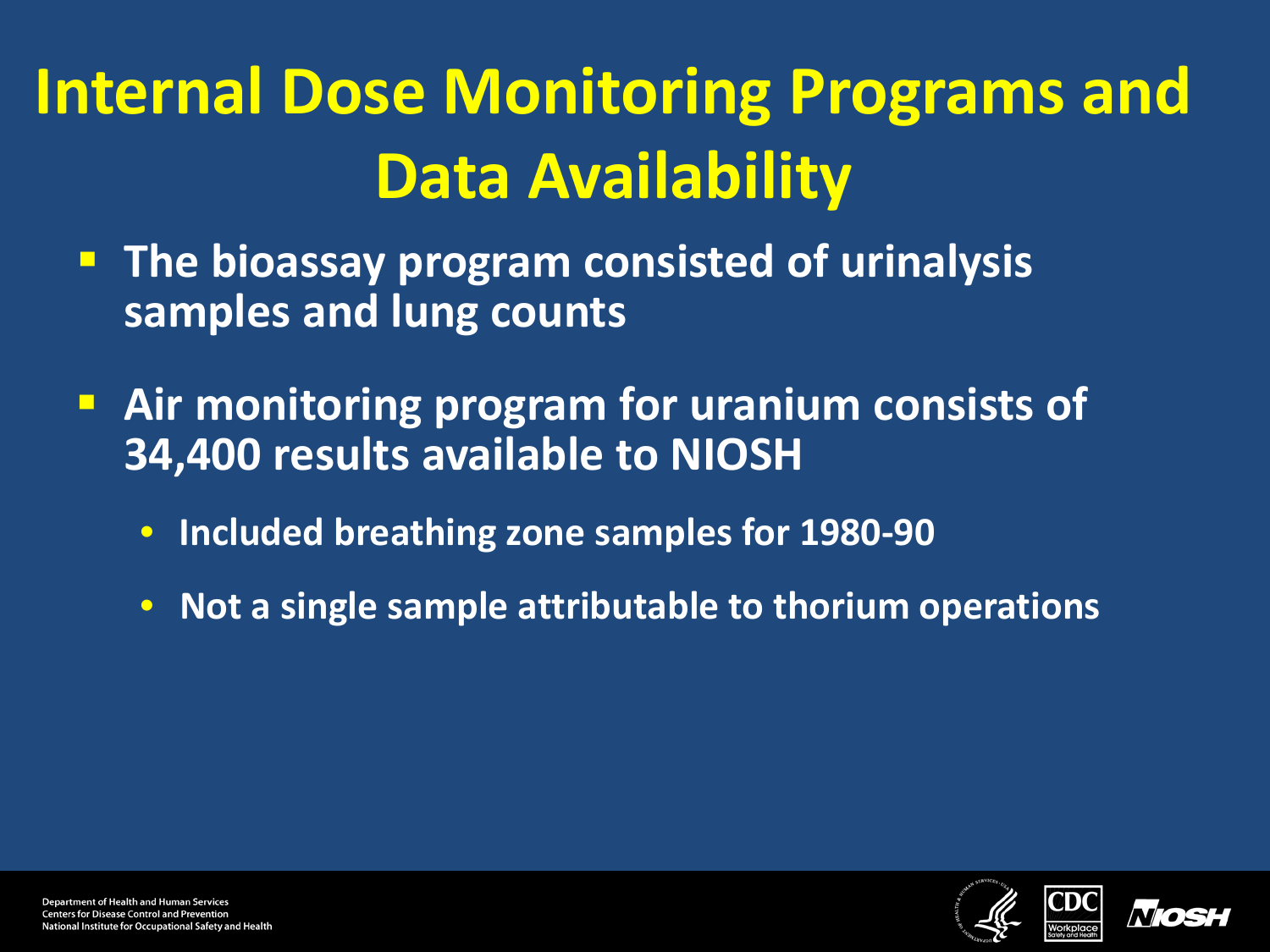# **Internal Dose Monitoring Programs and Data Availability - continued**

- **Bioassay program evolved over time according to the AEC (NRC) inspection reports**
	- **NIOSH has obtained approximately 44,000 legible urinalysis samples for uranium conducted 1980-90**
	- **A single thorium urinalysis sample was found (<0.2 dpm/sample) from 1983**



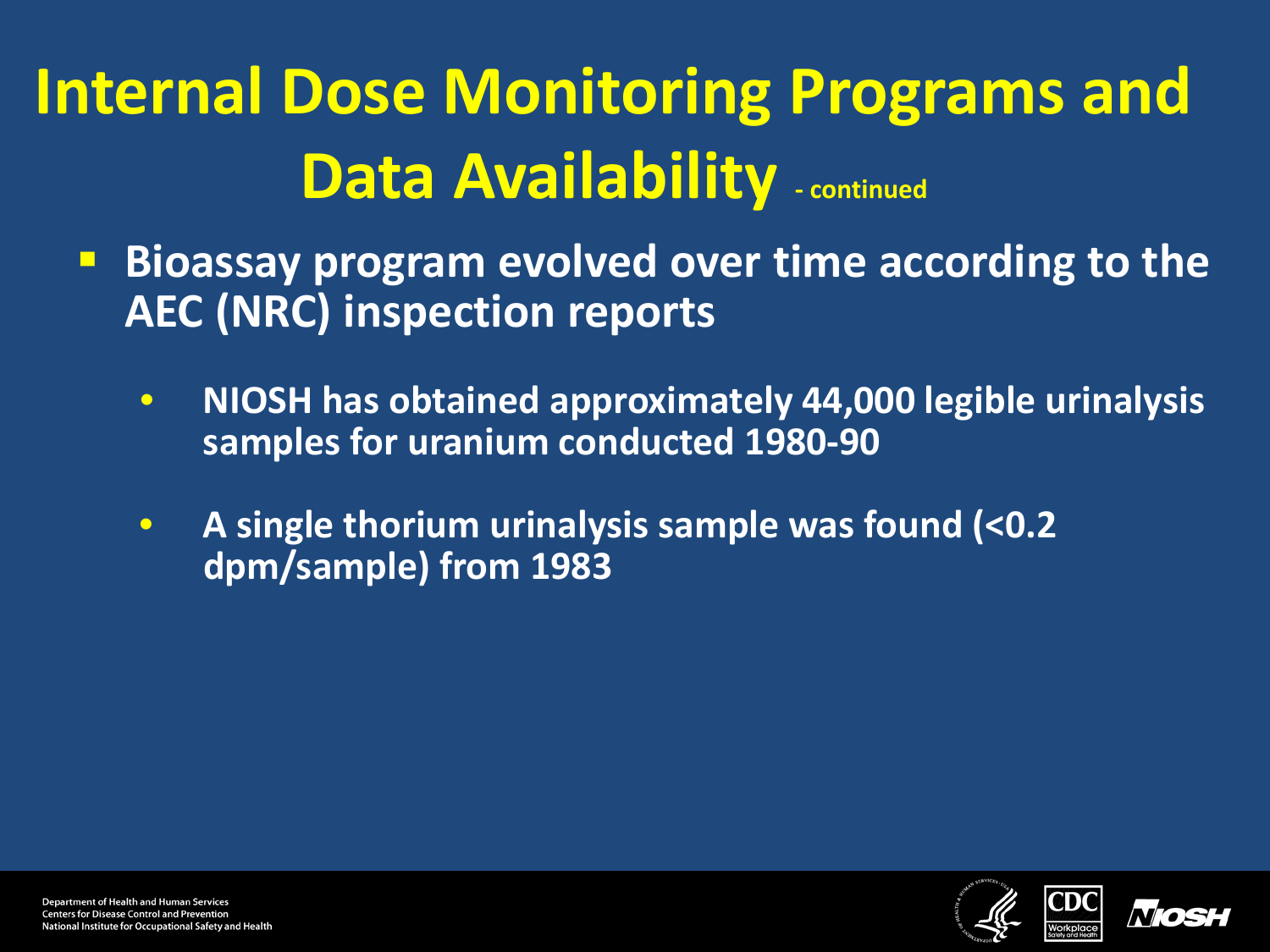# **Internal Dose Monitoring Programs and Data Availability - continued**

- **Lung counts for uranium annually on representative sample of employee population (approximately 100 per year)**
	- **Approximately 500 lung counts are available for the period 1982 through 1990**
	- **A single natural thorium specific lung count was identified in 1982**



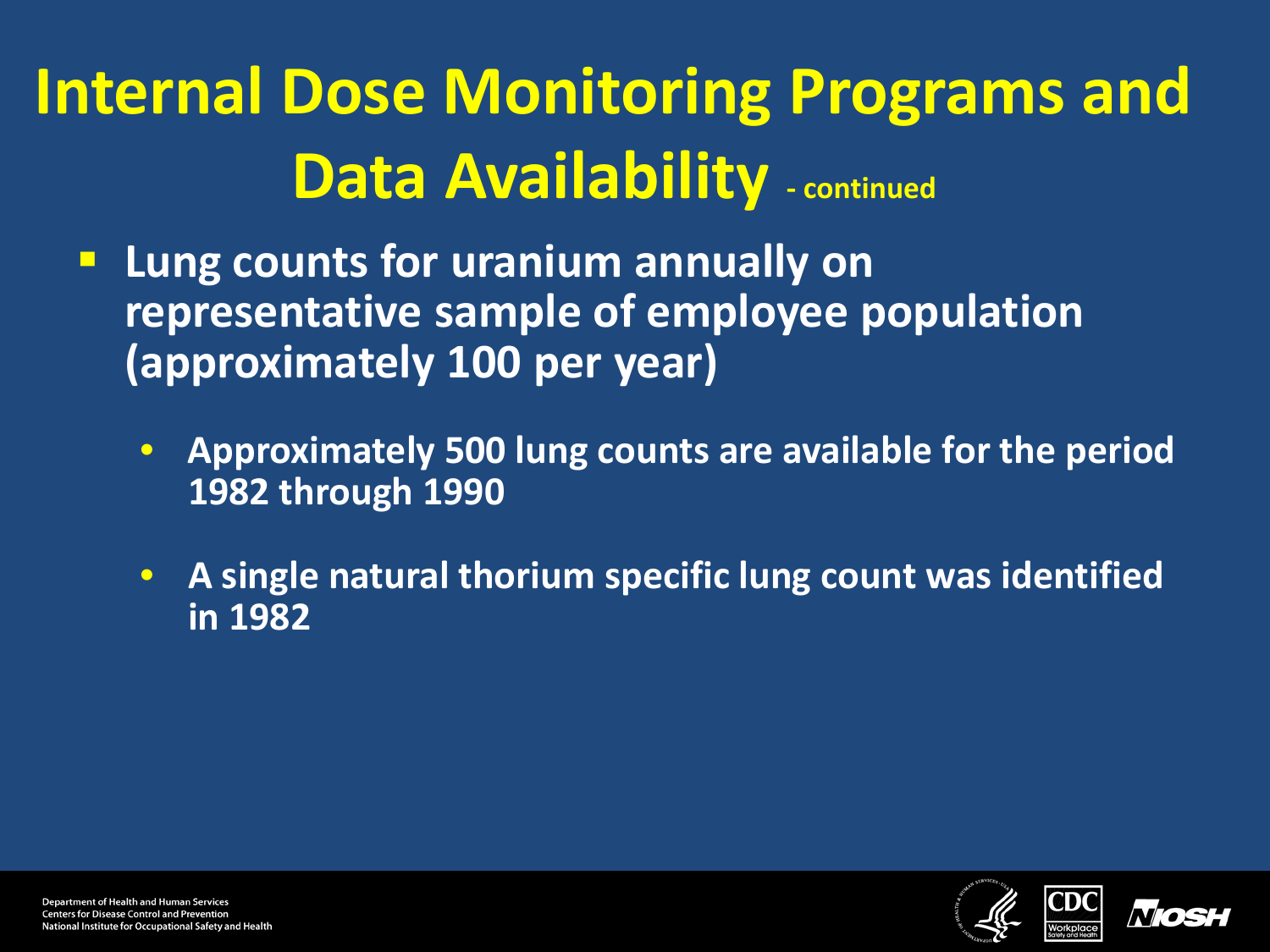## **Internal Dose Monitoring Programs and Data Availability - continued**

| Table A-2. 50th- and 84th-percentile urinary      |            |            |           |  |  |
|---------------------------------------------------|------------|------------|-----------|--|--|
| excretion rates of uranium, 1978 to 2000 (pCi/d). |            |            |           |  |  |
| <b>Effective</b>                                  | 50th       | 84th       | No. of    |  |  |
| bioassay date                                     | percentile | percentile | employees |  |  |
| 1/1/1979                                          | 0.910      | 6.194      | 145       |  |  |
| 7/1/1980                                          | 1.777      | 5.405      | 417       |  |  |
| 7/1/1981                                          | 3.454      | 7.729      | 656       |  |  |
| 7/1/1982                                          | 2.514      | 4.763      | 863       |  |  |
| 7/1/1983                                          | 2.038      | 4.002      | 747       |  |  |
| 7/1/1984                                          | 1.413      | 2.717      | 679       |  |  |
| 7/1/1985                                          | 0.693      | 1.660      | 674       |  |  |
| 7/1/1986                                          | 1.549      | 3.101      | 583       |  |  |
| 7/1/1987                                          | 1.125      | 1.928      | 627       |  |  |
| 7/1/1988                                          | 1.343      | 2.278      | 556       |  |  |
| 7/1/1989                                          | 0.812      | 2.160      | 83        |  |  |
| 7/1/1990                                          | 1.028      | 1.777      | 473       |  |  |
| 7/1/1991                                          | 0.785      | 1.492      | 406       |  |  |
| 1/1/1993                                          | 1.323      | 2.644      | 390       |  |  |
| 7/1/1994                                          | 1.072      | 2.829      | 167       |  |  |
| 7/1/1995                                          | 0.341      | 0.935      | 173       |  |  |
| 7/1/1996                                          | 0.283      | 0.686      | 209       |  |  |
| 1/1/1998                                          | 0.244      | 0.801      | 97        |  |  |
| 7/1/1999                                          | 0.214      | 0.630      | 102       |  |  |
| 7/1/2000                                          | 0.287      | 0.825      | 33        |  |  |

**Department of Health and Human Services Centers for Disease Control and Prevention** National Institute for Occupational Safety and Health



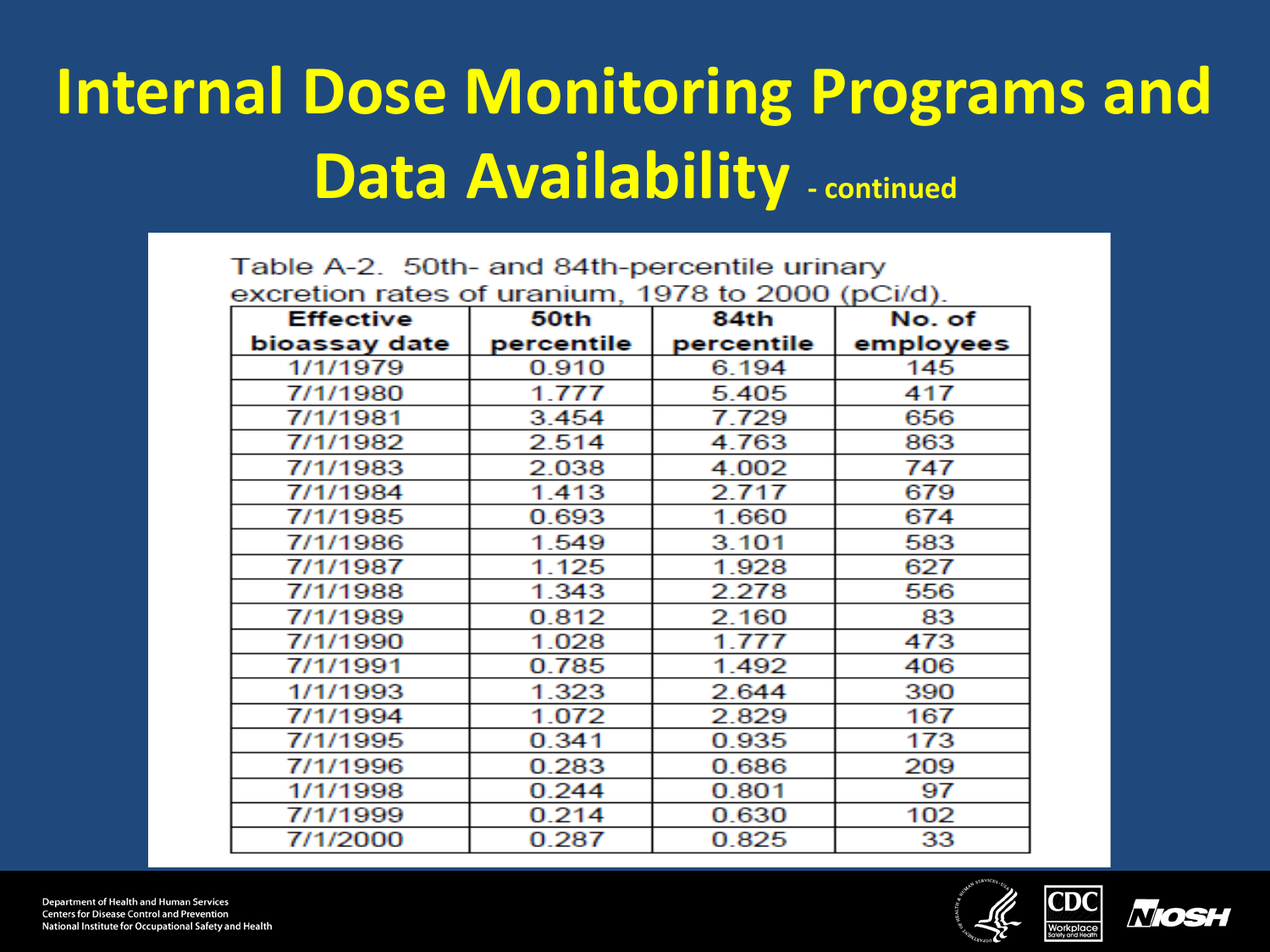# **NMI SEC Petition 195 - continued**

### **Why the class?**

- **Workers were potentially exposed to thorium and thorium progeny who were not monitored nor does a suitable dose reconstruction method exist.**
- **Decision was based on lack of adequate biological monitoring data, sufficient air monitoring information, and/or sufficient process and radiological source-term data to reconstruct dose with sufficient accuracy.**



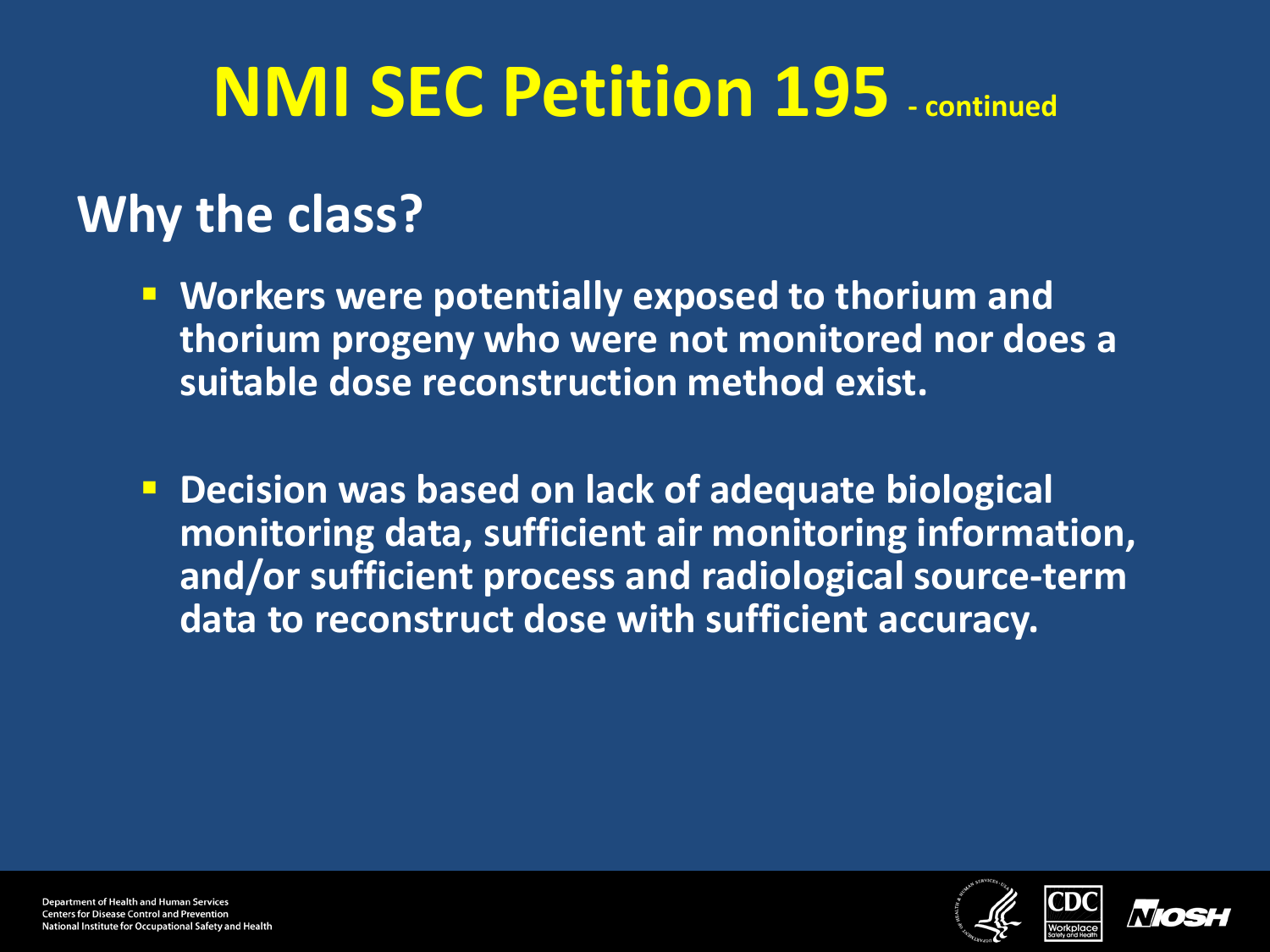# **NMI SEC Petition 195 - continued**

### **Why everyone?**

- **Based on reports by the AEC and facility layout and worker interviews, the process areas were not isolated from the non-process areas and no barriers to access were in place**
- **NIOSH was unable to find any records on thorium operations that would allow it to identify specific employees or groups of employees that would limit the class**





**Department of Health and Human Services Centers for Disease Control and Prevention** National Institute for Occupational Safety and Health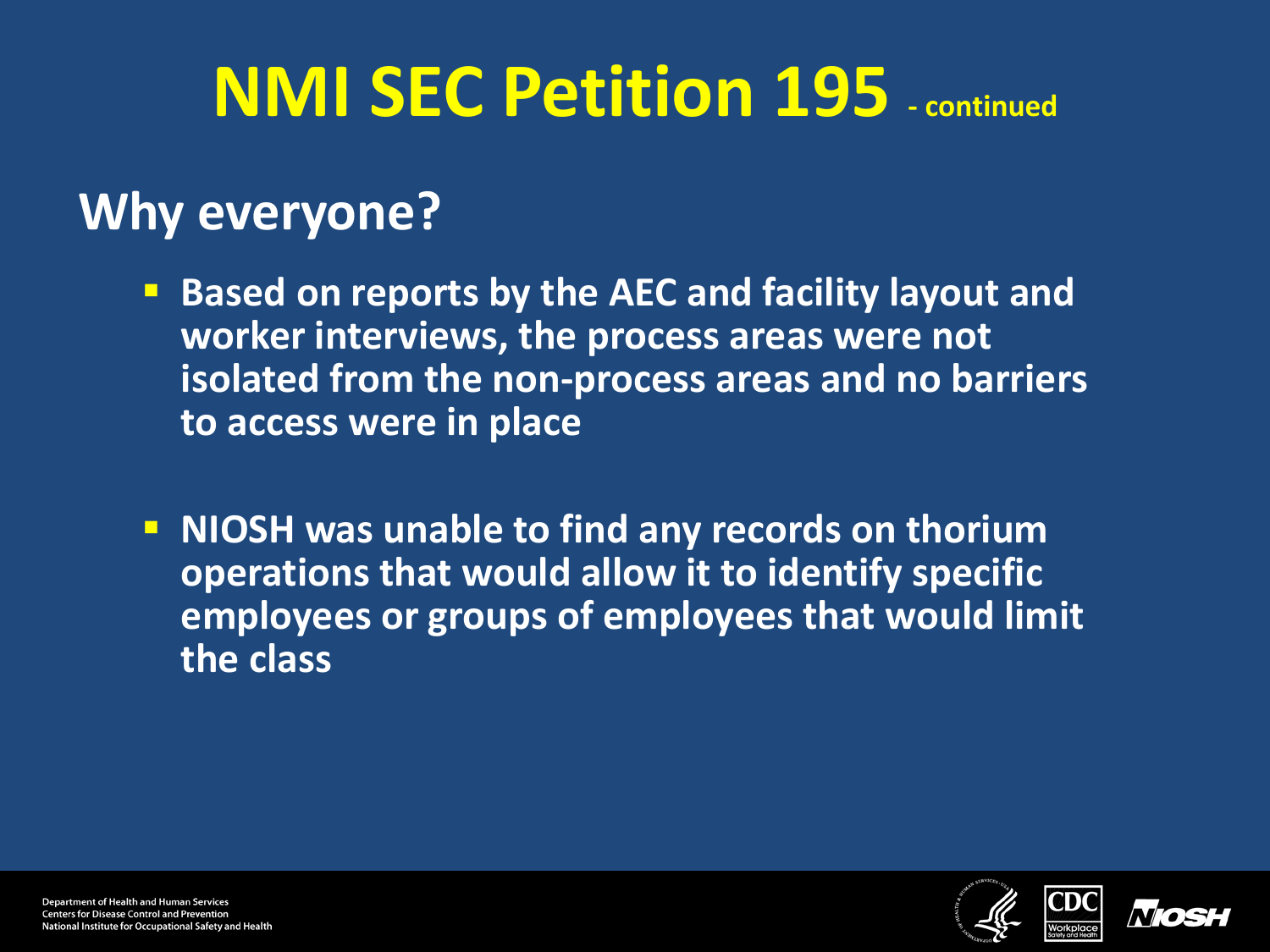# **NMI SEC Petition 195 - continued**

### **What about employees not included in the SEC?**

- **NIOSH will use any internal and external monitoring data that may become available for an individual claim (and that can be interpreted using existing dose reconstruction processes or procedures)**
- **Therefore, dose reconstructions for individuals employed at Nuclear Metals, Inc. during the period from January 1, 1980 through December 31, 1990, but who do not qualify for inclusion in the SEC, may be performed using these data as appropriate**
- **NIOSH will estimate doses from medical x-rays using information from employee medical records and claimant favorable medical dose reconstruction assumptions and methods**



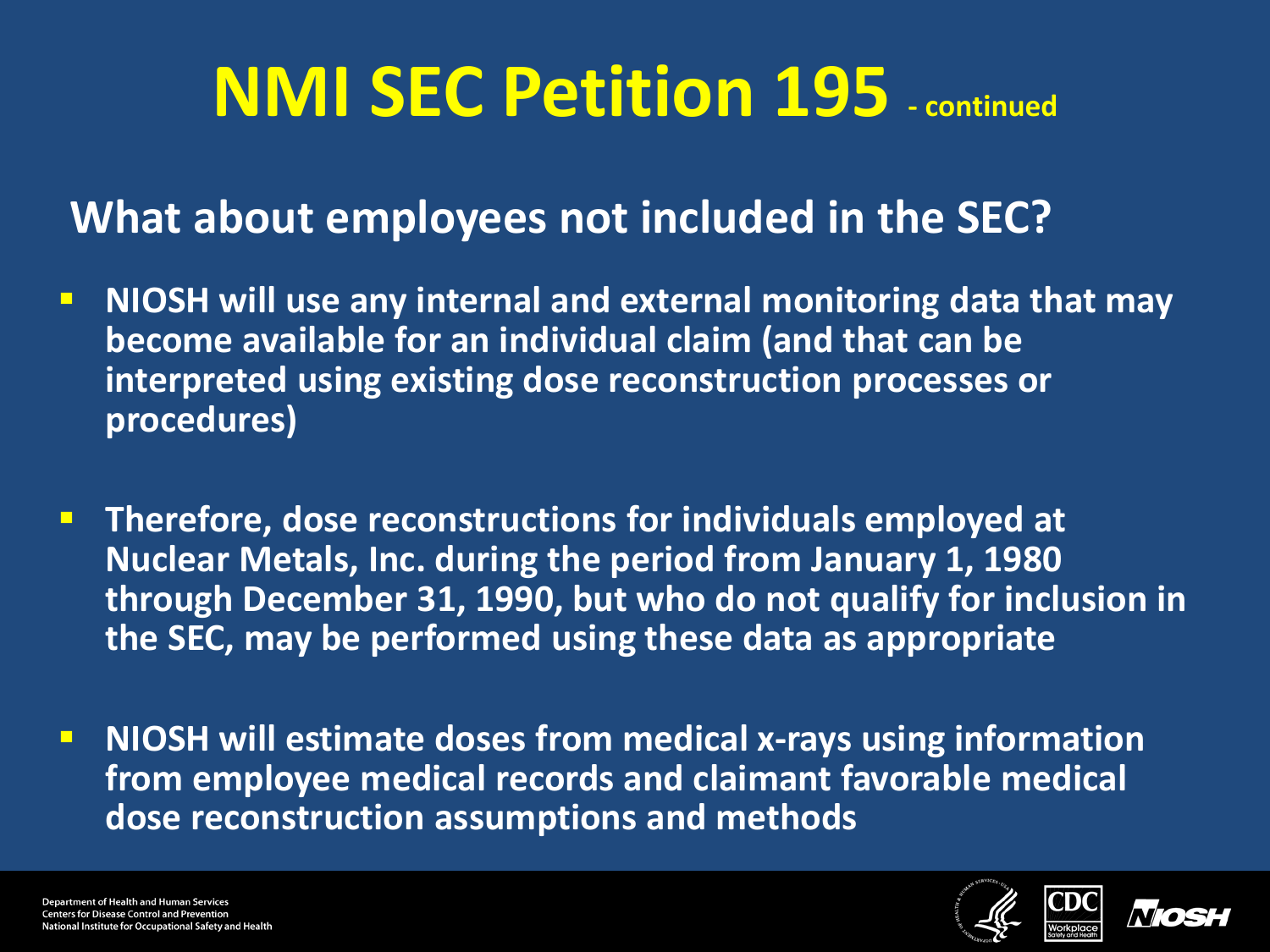# **Health Endangerment**

**The evidence reviewed in this evaluation indicates that some workers in the class may have accumulated chronic radiation exposures through intakes of radionuclides and direct exposure to radioactive materials**

**Consequently, NIOSH is specifying that health may have been endangered for those workers covered by this evaluation who were employed for a number of work days aggregating at least 250 work days within the parameters established for this class or in combination with work days within the parameters established for one or more other classes of employees in the SEC**



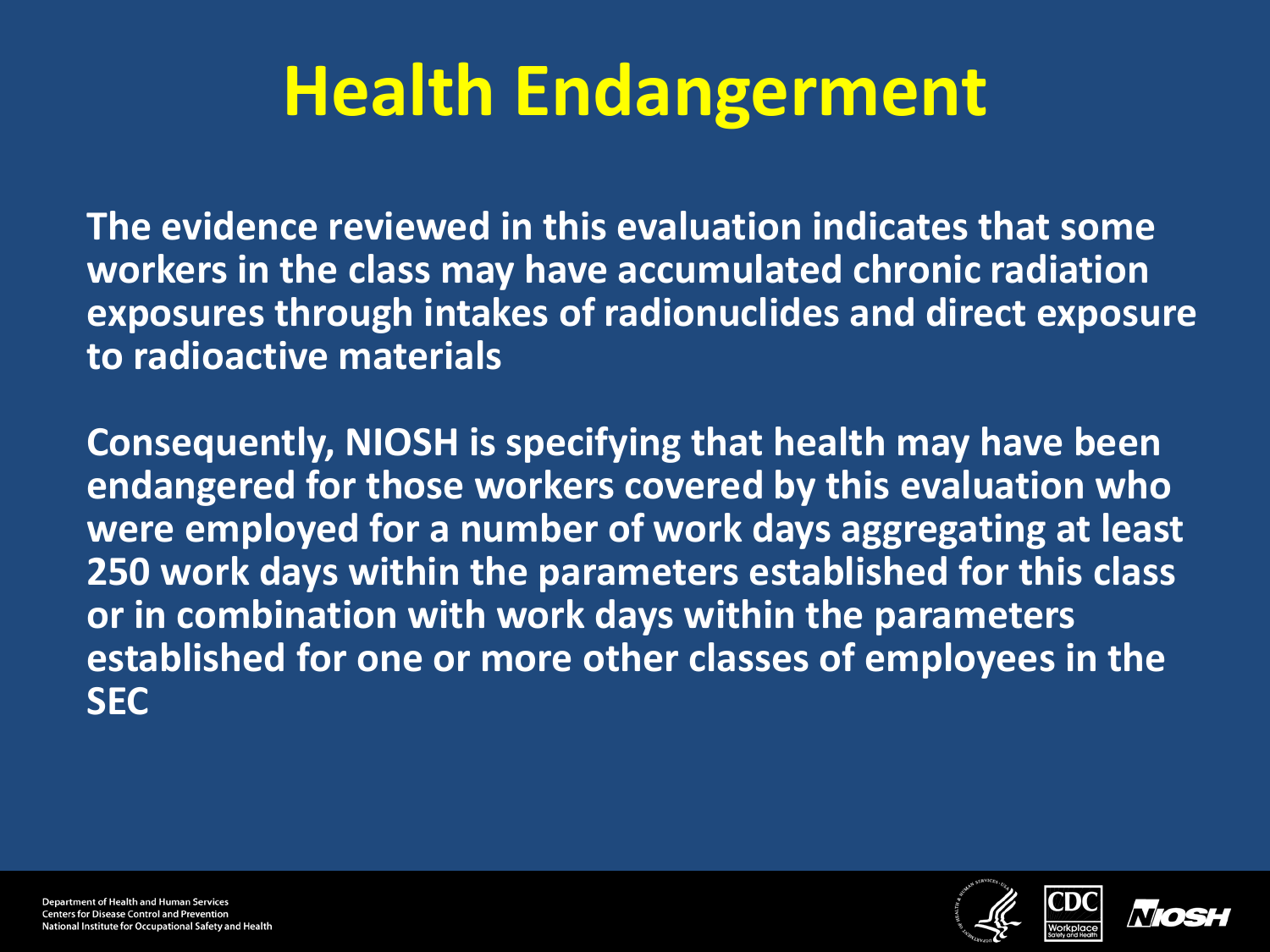## **Proposed Class**

**All Atomic Weapons Employees who worked at the facility owned by Nuclear Metals Inc. (or a subsequent owner) in West Concord, Massachusetts during the period from January 1, 1980 through December 31, 1990, for a number of work days aggregating at least 250 work days, occurring either solely under this employment or in combination with work days within the parameters established for one or more other classes of employees included in the Special Exposure Cohort.**